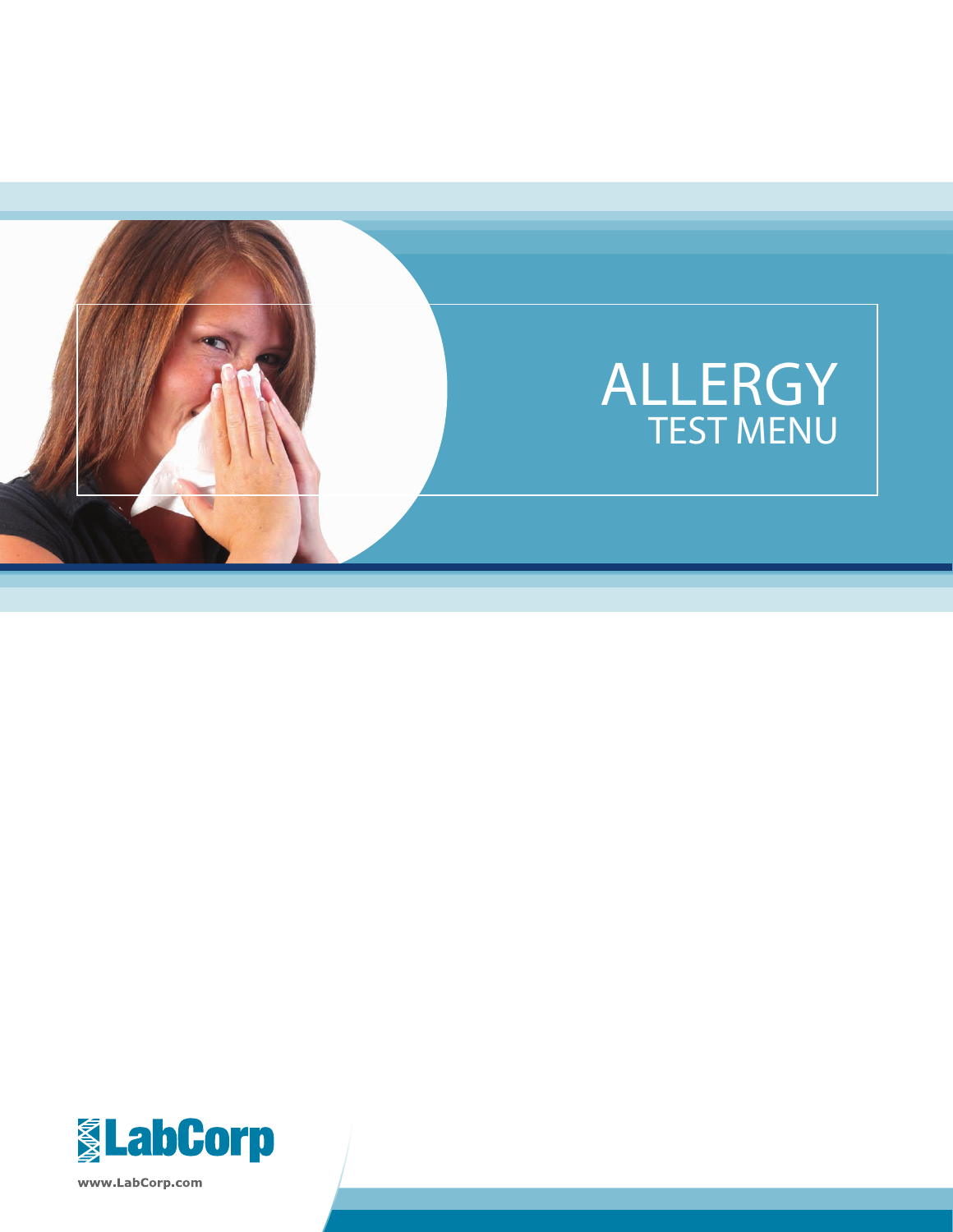# INDEX

| <b>Profiles</b><br><u> 1989 - Johann Stoff, amerikansk politiker (d. 1989)</u> | Page |
|--------------------------------------------------------------------------------|------|
|                                                                                |      |
|                                                                                |      |
|                                                                                |      |
|                                                                                |      |
|                                                                                |      |
|                                                                                |      |
|                                                                                |      |

# REGIONAL ALLERGY RESPIRATORY AREAS



LabCorp's policy is to provide physicians, in each instance, with the flexibility to choose appropriate tests to assure that the convenience of ordering test combinations/profiles does not prevent physicians who wish to order a test combination/profile from making deliberate informed decisions regarding which tests are medically necessary. All the tests offered in test combinations/profiles may be ordered individually using the LabCorp test request form.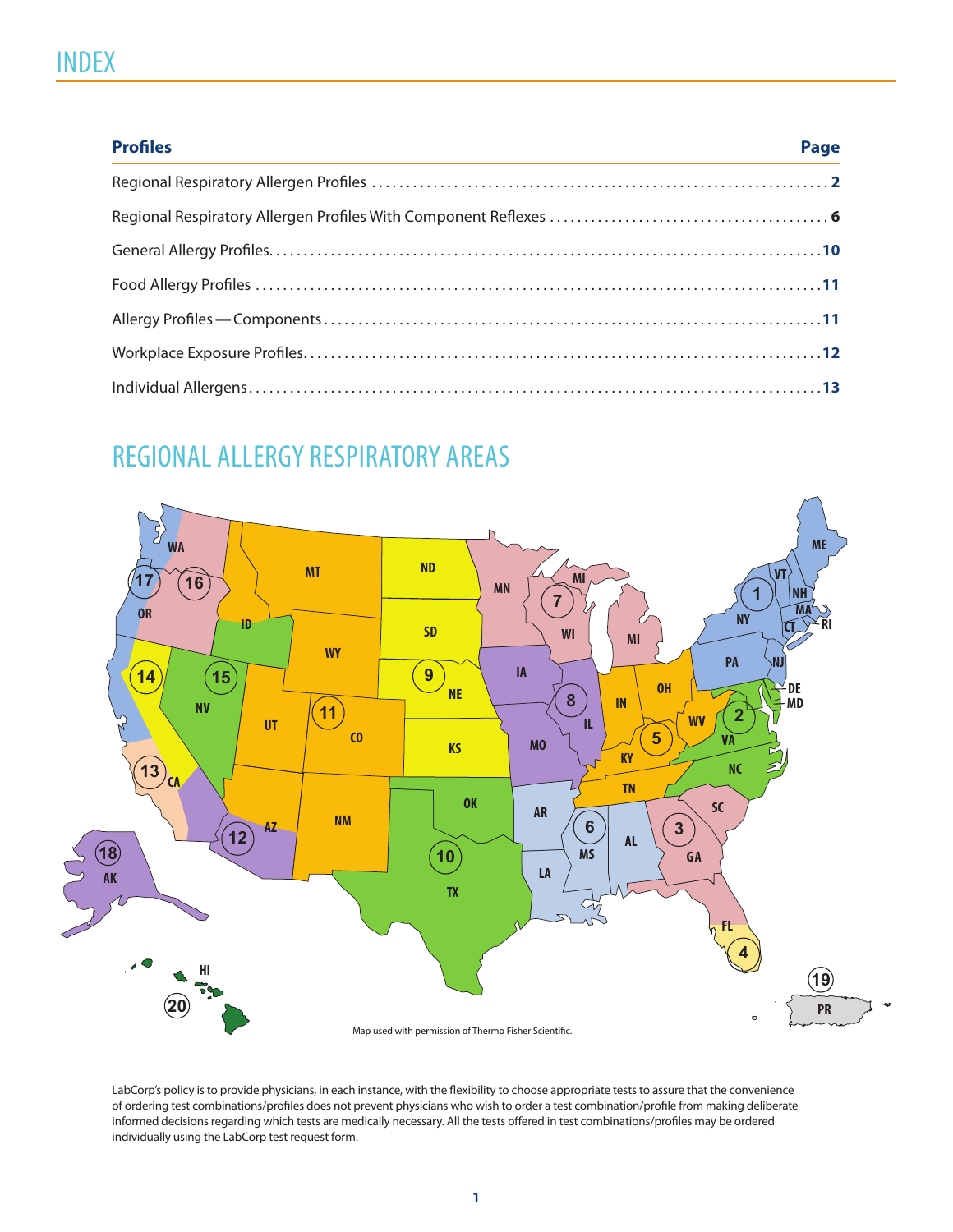# REGIONAL RESPIRATORY ALLERGEN PROFILES

# **Quantitative Allergen-specific IgE tests performed using the Thermo Fisher ImmunoCAP® method**

# **602627 Allergen Profile With Total IgE, Respiratory—Area 1 (CT, MA, ME, NH, NJ, NY, PA, RI, VT)**

**Specimen Requirement:** 3.5 mL serum (room temperature)

# **Tree**

Ash, White Birch, Common Silver Cedar, Mountain Cottonwood Elm, American Maple/Box Elder Mulberry, White Oak, White Sycamore, Maple Leaf Walnut

**Weed** Mugwort Pigweed, Common Ragweed, Short Sheep Sorrel

#### **Grass** Bermuda Grass Timothy Grass

**Mold** *Alternaria alternata Aspergillus fumigatus Cladosporium herbarum Penicillium chrysogenum*

#### **Animal/Dust**

Cat Dander Cockroach, German *D farinae D pteronyssinus* Dog Dander Mouse Urine

# **602628 Allergen Profile With Total IgE, Respiratory—Area 2 (DC, DE, MD, NC, VA)**

**Specimen Requirement:** 3.5 mL serum (room temperature)

**Tree** Birch, Common Silver Cedar, Mountain Cottonwood Elm, American Maple/Box Elder Mulberry, White Oak, White Pecan, Hickory

**Weed** Pigweed, Common Ragweed, Short Sheep Sorrel

**Grass** Bermuda Grass Johnson Grass Timothy Grass

#### **Mold** *Alternaria alternata Aspergillus fumigatus Cladosporium herbarum Penicillium chrysogenum*

#### **Animal/Dust**

Cat Dander Cockroach, German *D farinae D pteronyssinus* Dog Dander Mouse Urine

# **602629 Allergen Profile With Total IgE, Respiratory—Area 3 (GA, North FL, SC)**

#### **Specimen Requirement:** 3.5 mL serum (room temperature)

**Tree** Birch, Common Silver Cedar, Mountain Elm, American Maple/Box Elder Oak, White Pecan, Hickory

**Weed** Nettle Pigweed, Common Ragweed, Short Sheep Sorrel

**Grass** Bahia Grass Bermuda Grass Timothy Grass

**Mold** *Alternaria alternata Aspergillus fumigatus Cladosporium herbarum Penicillium chrysogenum*

### **Animal/Dust**

Cat Dander Cockroach, German *D farinae D pteronyssinus* Dog Dander Mouse Urine

# **606599 Allergen Profile With Total IgE, Respiratory—Area 4 (FL, South of Orlando)**

#### **Specimen Requirement:** 3.5 mL serum (room temperature)

**Tree** Cedar, Mountain Elm, American Maple/Box Elder Oak, White Pine, White

**Tree**

**Walnut** 

**Weed** Nettle Pigweed, Common Ragweed, Short Sheep Sorrel

**Grass** Bahia Grass Bermuda Grass Timothy Grass

**Mold** *Alternaria alternata Aspergillus fumigatus Cladosporium herbarum Penicillium chrysogenum*

# **Animal/Dust**

*Blomia tropicalis* Cat Dander Cockroach, German *D farinae D pteronyssinus* Dog Dander Mouse Urine

# **602632 Allergen Profile With Total IgE, Respiratory—Area 5 (IN, KY, OH, TN, WV)**

### **Specimen Requirement:** 3.5 mL serum (room temperature)

Ash, White Birch, Common Silver Cedar, Mountain Cottonwood Elm, American Maple/Box Elder Mulberry, White Oak, White Pecan, Hickory

Sycamore, Maple Leaf

**Weed** Pigweed, Common Ragweed, Short Sheep Sorrel Thistle, Russian

**Grass** Bermuda Grass Timothy Grass

**Mold** *Alternaria alternata Aspergillus fumigatus Cladosporium herbarum Penicillium chrysogenum*

# **Animal/Dust**

Cat Dander Cockroach, German *D farinae D pteronyssinus* Dog Dander Mouse Urine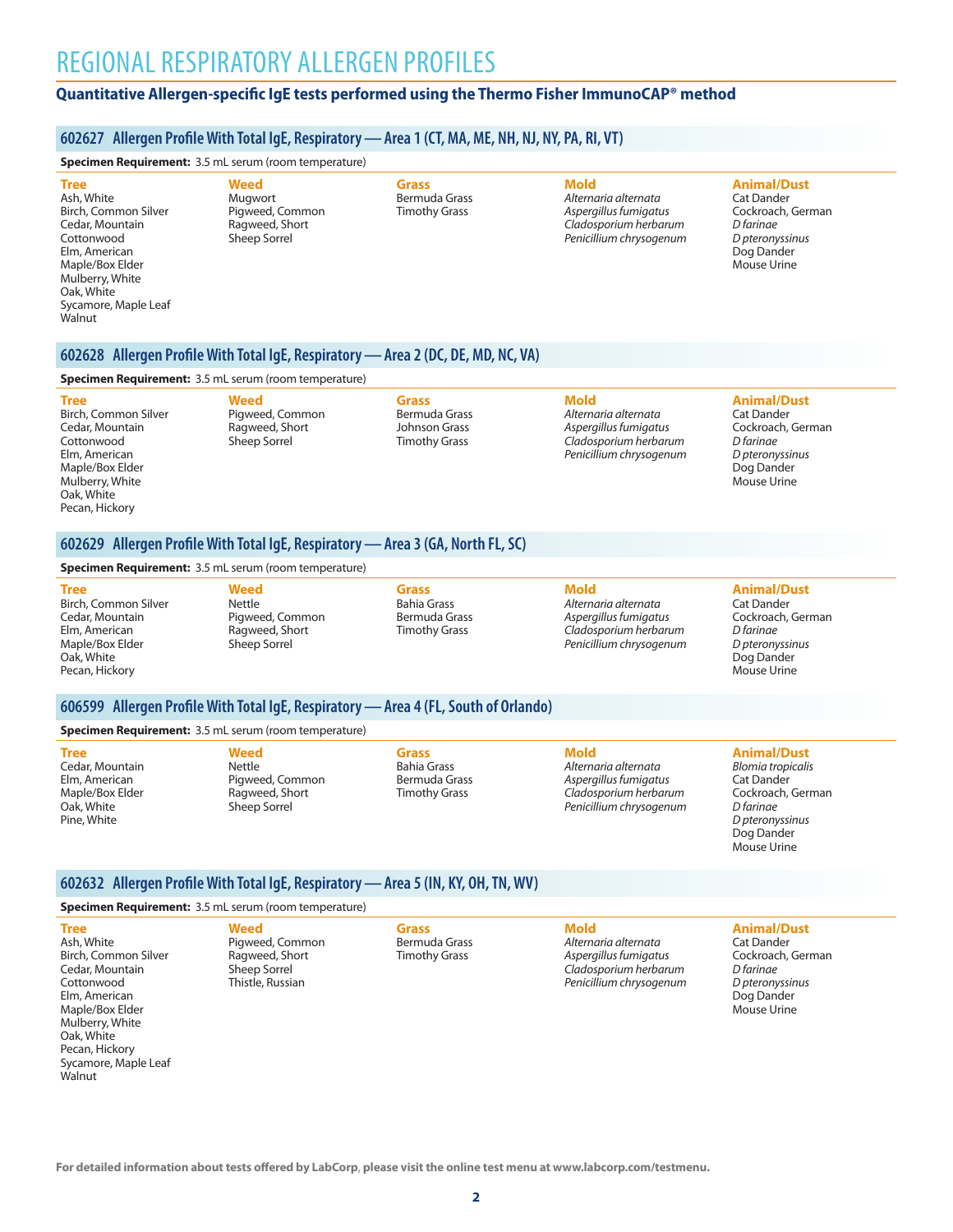# REGIONAL RESPIRATORY ALLERGEN PROFILES (CONTINUED)

# **Quantitative Allergen-specific IgE tests performed using the Thermo Fisher ImmunoCAP® method**

# **602633 Allergen Profile With Total IgE, Respiratory—Area 6 (AL, AR, LA, MS)**

#### **Specimen Requirement:** 3.5 mL serum (room temperature)

#### **Tree**

Birch, Common Silver Cedar, Mountain Elm, American Maple/Box Elder Mulberry, White Oak, White Pecan, Hickory Walnut

**Weed** Pigweed, Common Ragweed, Short Rough Marshelder

#### **Grass** Bermuda Grass Timothy Grass

**Mold** *Alternaria alternata Aspergillus fumigatus Cladosporium herbarum Penicillium chrysogenum*

### **Animal/Dust**

Cat Dander Cockroach, German *D farinae D pteronyssinus* Dog Dander Mouse Urine

# **602634 Allergen Profile With Total IgE, Respiratory—Area 7 (MI, MN, WI)**

**Specimen Requirement:** 3.5 mL serum (room temperature)

**Tree** Ash, White Birch, Common Silver Cedar, Mountain **Cottonwood** Elm, American Maple/Box Elder Mulberry, White Oak, White

**Weed** Nettle Ragweed, Short Rough Marshelder Thistle, Russian

#### **Grass** Bermuda Grass Timothy Grass

**Mold** *Alternaria alternata Aspergillus fumigatus Cladosporium herbarum Penicillium chrysogenum*

### **Animal/Dust**

Cat Dander Cockroach, German *D farinae D pteronyssinus* Dog Dander Mouse Urine

### **602635 Allergen Profile With Total IgE, Respiratory—Area 8 ( IA, IL, MO)**

#### **Specimen Requirement:** 3.5 mL serum (room temperature)

**Tree** Ash, White Cedar, Mountain Cottonwood Elm, American Maple/Box Elder Mulberry, White Oak, White Pecan, Hickory Sycamore, Maple Leaf **Walnut** 

**Tree** Ash, White Cedar, Mountain **Cottonwood** Elm, American Maple/Box Elder Mulberry, White Oak, White

**Weed** Pigweed, Common Ragweed, Short

#### **Grass** Bermuda Grass Timothy Grass

**Mold** *Alternaria alternata Aspergillus fumigatus Cladosporium herbarum Penicillium chrysogenum*

#### **Animal/Dust** Cat Dander

Cockroach, German *D farinae D pteronyssinus* Dog Dander Mouse Urine

Rough Marshelder Thistle, Russian

**602639 Allergen Profile With Total IgE, Respiratory—Area 9 (KS, ND, NE, SD)**

**Mold**

#### *Alternaria alternata Aspergillus fumigatus Cladosporium herbarum Penicillium chrysogenum*

#### **Animal/Dust**

Cat Dander Cockroach, German *D farinae D pteronyssinus* Dog Dander Mouse Urine

# **602640 Allergen Profile With Total IgE, Respiratory—Area 10 (OK, TX)**

#### **Specimen Requirement:** 3.5 mL serum (room temperature)

**Specimen Requirement:** 3.5 mL serum (room temperature)

**Weed** Nettle Ragweed, Short Sheep Sorrel Thistle, Russian

**Tree** Ash, White Birch, Common Silver Cedar, Mountain **Cottonwood** Elm, American Maple/Box Elder Mulberry, White Oak, White Pecan, Hickory

**Weed** Nettle Pigweed, Common Ragweed, Short Rough Marshelder Sheep Sorrel

**Grass** Bermuda Grass Timothy Grass

**Grass** Bermuda Grass Timothy Grass

> **Mold** *Alternaria alternata Aspergillus fumigatus Cladosporium herbarum Penicillium chrysogenum*

#### **Animal/Dust**

Cat Dander Cockroach, German *D farinae D pteronyssinus* Dog Dander Mouse Urine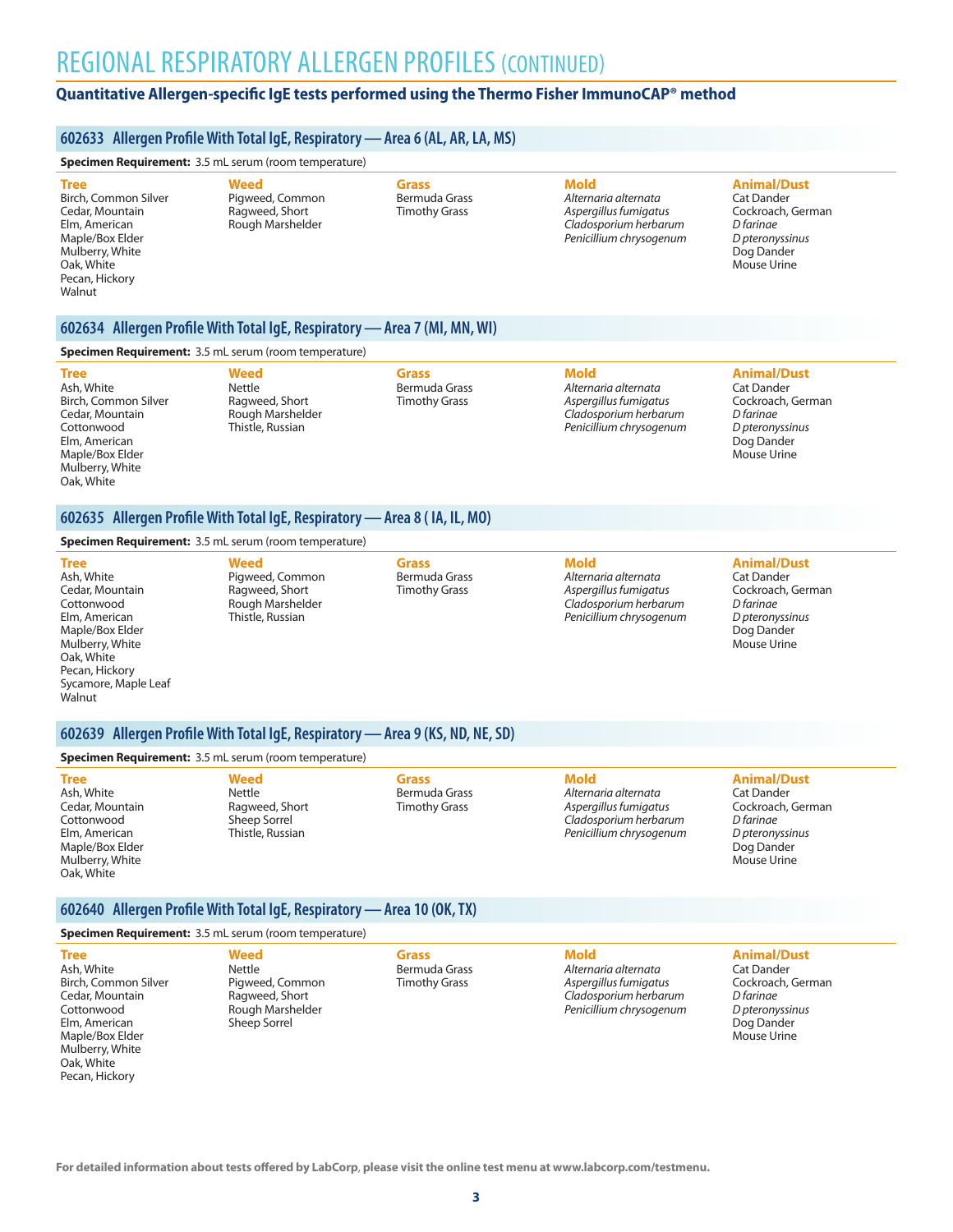# REGIONAL RESPIRATORY ALLERGEN PROFILES (CONTINUED)

# **Quantitative Allergen-specific IgE tests performed using the Thermo Fisher ImmunoCAP® method**

# **602641 Allergen Profile With Total IgE, Respiratory—Area 11 (AZ mtns, CO, ID mtns, MT, NM, UT mtns, WY)**

**Specimen Requirement:** 3.5 mL serum (room temperature)

**Tree** Alder, Grey Cedar, Mountain Cottonwood Elm, American Maple/Box Elder Mulberry, White Oak, White Olive Tree

**Weed** Mugwort Pigweed, Common Ragweed, Short Sheep Sorrel Thistle, Russian

**Grass** Bermuda Grass Timothy Grass

**Mold** *Alternaria alternata Aspergillus fumigatus Cladosporium herbarum Penicillium chrysogenum*

# **Animal/Dust**

Cat Dander Cockroach, German *D farinae D pteronyssinus* Dog Dander Mouse Urine

### **603719 Allergen Profile With Total IgE, Respiratory—Area 12 (Southern AZ desert area, Southern CA desert area)**

**Specimen Requirement:** 3.5 mL serum (room temperature)

**Tree** Cedar, Mountain **Cottonwood** Elm, American Mimosa/Acacia Oak, White Olive Tree

**Weed** Mugwort Pigweed, Common Ragweed, Short Sheep Sorrel Thistle, Russian

**Grass** Bermuda Grass Johnson Grass Rye Grass, Perennial

**Mold** *Alternaria alternata Aspergillus fumigatus Cladosporium herbarum Penicillium chrysogenum*

# **Animal/Dust**

Cat Dander Cockroach, German *D farinae D pteronyssinus* Dog Dander Mouse Urine

# **602643 Allergen Profile With Total IgE, Respiratory—Area 13 (Southern CA coastal area)**

#### **Specimen Requirement:** 3.5 mL serum (room temperature)

**Tree** Alder, Grey Cedar, Mountain Cottonwood Elm, American Mulberry, White Oak, White Olive Tree Walnut

**Weed Mugwort** Pigweed, Common Ragweed, Short Thistle, Russian

**Grass** Bermuda Grass Johnson Grass Timothy Grass

**Mold** *Alternaria alternata Aspergillus fumigatus Cladosporium herbarum Penicillium chrysogenum*

#### **Animal/Dust**

Cat Dander Cockroach, German *D farinae D pteronyssinus* Dog Dander Mouse Urine

#### **602644 Allergen Profile With Total IgE, Respiratory—Area 14 (Central CA)**

**Specimen Requirement:** 3.5 mL serum (room temperature)

**Tree** Alder, Grey Birch, Common Silver Cedar, Mountain Elm, American Mulberry, White Oak, White Olive Tree Sycamore, Maple Leaf **Weed** Mugwort Pigweed, Common Ragweed, Short Thistle, Russian

**Grass** Bermuda Grass Timothy Grass

**Mold** *Alternaria alternata Aspergillus fumigatus Cladosporium herbarum Penicillium chrysogenum*

### **Animal/Dust**

Cat Dander Cockroach, German *D farinae D pteronyssinus* Dog Dander Mouse Urine

#### **602638 Allergen Profile With Total IgE, Respiratory—Area 15 (NV, Southern ID)**

**Specimen Requirement:** 3.5 mL serum (room temperature)

**Tree** Cedar, Mountain **Cottonwood** Elm, American Maple/Box Elder Mulberry, White Oak, White Olive Tree

**Weed Mugwort** Pigweed, Common Ragweed, Short Thistle, Russian

**Grass** Bermuda Grass Timothy Grass

**Mold** *Alternaria alternata Aspergillus fumigatus Cladosporium herbarum Penicillium chrysogenum*

**Animal/Dust** Cat Dander

Cockroach, German *D farinae D pteronyssinus* Dog Dander Mouse Urine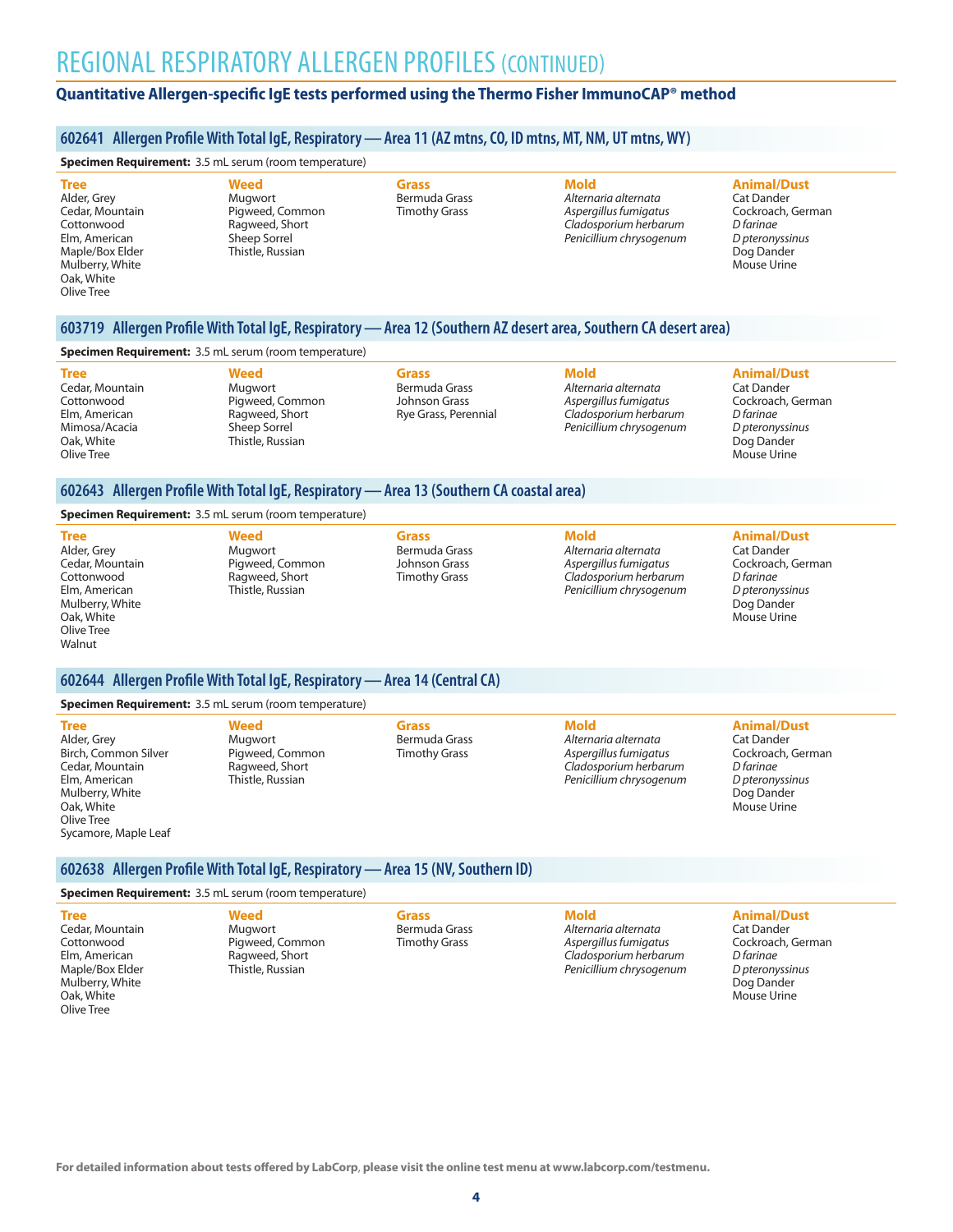# REGIONAL RESPIRATORY ALLERGEN PROFILES (CONTINUED)

# **Quantitative Allergen-specific IgE tests performed using the Thermo Fisher ImmunoCAP® method**

### **602645 Allergen Profile With Total IgE, Respiratory—Area 16 (Central & East WA, OR)**

#### **Specimen Requirement:** 3.5 mL serum (room temperature)

**Tree** Alder, Grey Birch, Common Silver Cedar, Mountain **Cottonwood** Elm, American Maple/Box Elder Oak, White

**Weed** Mugwort Pigweed, Common Sheep Sorrel Thistle, Russian

**Grass** Timothy Grass

**Mold** *Alternaria alternata Aspergillus fumigatus Cladosporium herbarum Penicillium chrysogenum*

**Mold**

# **Animal/Dust**

Cat Dander Cockroach, German *D farinae D pteronyssinus* Dog Dander Mouse Urine

#### **602985 Allergen Profile With Total IgE, Respiratory—Area 17 (Northwest CA, WA, Western OR)**

**Specimen Requirement:** 3.5 mL serum (room temperature)

**Tree** Alder, Grey Ash, White Birch, Common Silver Cedar, Mountain **Cottonwood** Elm, American Maple/Box Elder Oak, White Walnut

**Weed** Nettle Pigweed, Common Ragweed, Short Sheep Sorrel

**Grass** Timothy Grass

*Alternaria alternata Aspergillus fumigatus Cladosporium herbarum Penicillium chrysogenum*

# **Animal/Dust**

Cat Dander Cockroach, German *D farinae D pteronyssinus* Dog Dander Mouse Urine

### **602986 Allergen Profile With Total IgE, Respiratory—Area 18 (AK)**

#### **Specimen Requirement:** 3.5 mL serum (room temperature)

**Tree** Alder, Grey Birch, Common Silver Cottonwood

**Weed Mugwort** Sheep Sorrel **Grass** Timothy Grass

#### **Mold** *Alternaria alternata Aspergillus fumigatus Cladosporium herbarum Penicillium chrysogenum*

# **Animal/Dust**

Cat Dander Cockroach, German *D farinae D pteronyssinus* Dog Dander Mouse Urine

# **606600 Allergen Profile With Total IgE, Respiratory—Area 19 (PR)**

**Specimen Requirement:** 3.5 mL serum (room temperature)

**Tree** Elm, American **Eucalvptus** Oak, White Pine, White

**Tree**

**Weed** Pigweed, Common Sheep Sorrel Wall pellitory

**Grass** Bermuda Grass Johnson Grass Red Top, Bentgrass

# **Mold** *Alternaria alternata*

*Aspergillus fumigatus Aureobasidium pullulans Cladosporium herbarum Penicillium chrysogenum*

# **Animal/Dust**

*Blomia tropicalis* Cat Dander Cockroach, German *D farinae D pteronyssinus* Dog Dander Mouse Urine

# **606601 Allergen Profile With Total IgE, Respiratory—Area 20 (HI)**

|  | <b>Specimen Requirement:</b> 3.5 mL serum (room temperature) |
|--|--------------------------------------------------------------|
|--|--------------------------------------------------------------|

| <b>Tree</b>            | Weed              |
|------------------------|-------------------|
| Bayberry/Sweet Gale    | Cocklebur         |
| <b>Eucalyptus Tree</b> | Ragweed, Short    |
| <b>Mesquite Tree</b>   | Plantain, English |
| Mulberry, White        | Pigweed, Common   |
| Palm, Oueen            | Wormwood          |
| Pine, White            |                   |

**Grass** Bahia Grass Bermuda Grass Rye Grass, Perennial

#### **Mold**

*Alternaria alternata Aspergillus fumigatus Cladosporium herbarum Mucor racemosus Penicillium chrysogenum*

# **Animal/Dust**

Cat Dander Cockroach, German *D farinae D pteronyssinus* Dog Dander Mouse Epithelium Mouse Urine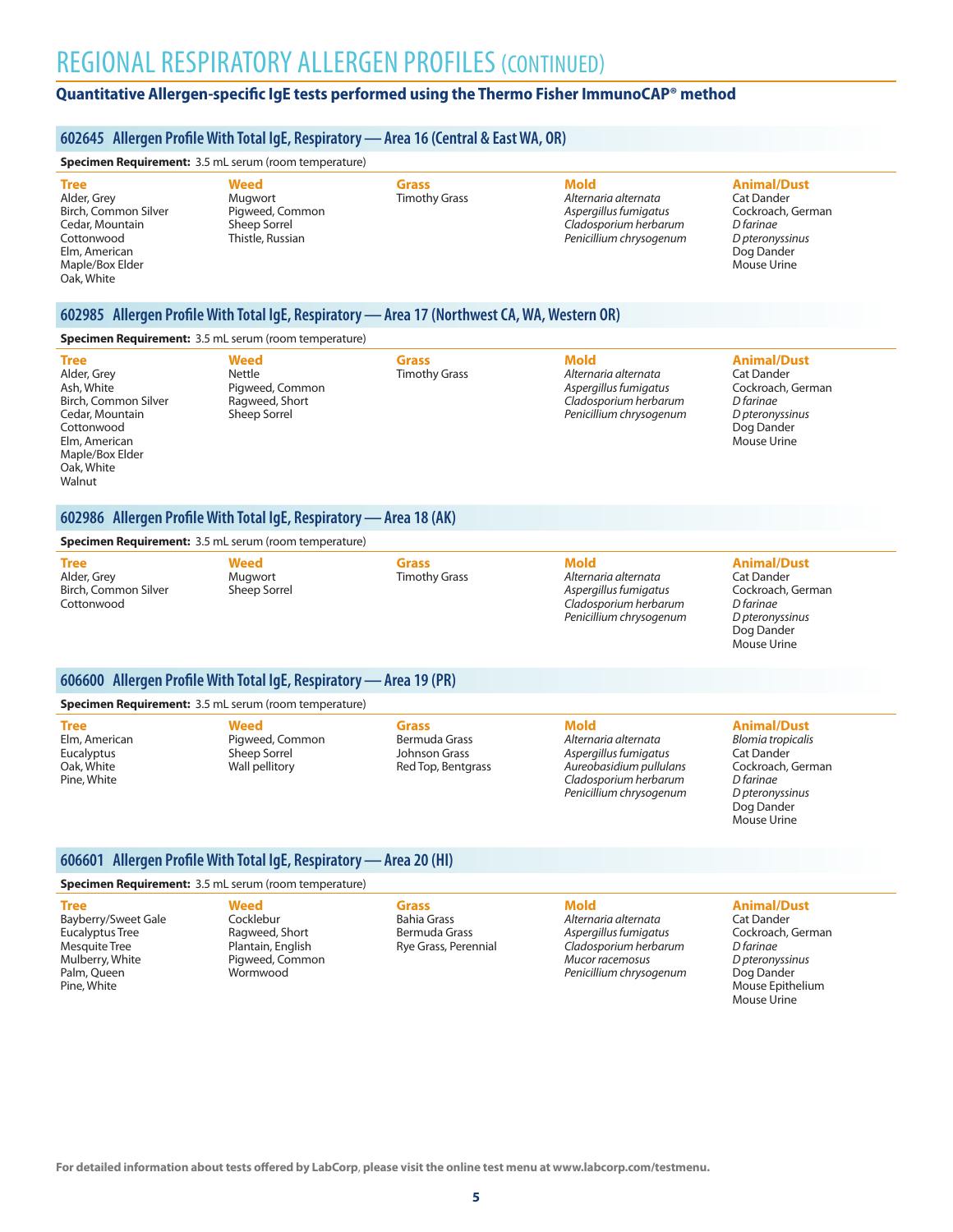# REGIONAL RESPIRATORY ALLERGEN PROFILES WITH COMPONENT REFLEXES

# **Quantitative Allergen-specific IgE tests performed using the Thermo Fisher ImmunoCAP® method**

### **606995 Allergen Profile With Component Reflexes—Area 1 (CT, MA, ME, NH, NJ, NY, PA, RI, VT)\***

#### **Specimen Requirement:** 3.5 mL serum (room temperature)

**Tree** Ash, White Birch, Common Silver Cedar, Mountain **Cottonwood** Elm, American Maple/Box Elder Mulberry, White Oak, White Sycamore, Maple Leaf Walnut

**Weed** Mugwort Pigweed, Common Ragweed, Short Sheep Sorrel

**Grass** Bermuda Grass Timothy Grass

**Mold** *Alternaria alternata Aspergillus fumigatus Cladosporium herbarum Penicillium chrysogenum*

# **Animal/Dust**

Cat Dander Cockroach, German *D farinae D pteronyssinus* Dog Dander Mouse Urine

If cat IgE ≥0.35 kU/L, reflex tests Fel d 1, Fel d 2, and Fel d 4 will be added. If dog IgE ≥0.35 kU/L, reflex tests Can f 1, Can f 2, Can f 3, and Can f 5 will be added.

#### **607111 Allergen Profile With Component Reflexes—Area 2 (DC, DE, MD, NC, VA)\***

| <b>Specimen Requirement:</b> 3.5 mL serum (room temperature) |  |  |
|--------------------------------------------------------------|--|--|
|--------------------------------------------------------------|--|--|

**Weed**

Pigweed, Common Ragweed, Short Sheep Sorrel

**Tree** Birch, Common Silver Cedar, Mountain Cottonwood Elm, American Maple/Box Elder Mulberry, White Oak, White Pecan, Hickory

**Grass** Bermuda Grass Johnson Grass Timothy Grass

**Mold** *Alternaria alternata Aspergillus fumigatus Cladosporium herbarum Penicillium chrysogenum*

#### **Animal/Dust**

Cat Dander Cockroach, German *D farinae D pteronyssinus* Dog Dander Mouse Urine

If cat IgE ≥0.35 kU/L, reflex tests Fel d 1, Fel d 2, and Fel d 4 will be added. If dog IgE ≥0.35 kU/L, reflex tests Can f 1, Can f 2, Can f 3, and Can f 5 will be added.

#### **607100 Allergen Profile With Component Reflexes—Area 3 (GA, North FL, SC)\***

#### **Specimen Requirement:** 3.5 mL serum (room temperature)

**Tree** Birch, Common Silver Cedar, Mountain Elm, American Maple/Box Elder Oak, White Pecan, Hickory

**Weed** Nettle Pigweed, Common Ragweed, Short Sheep Sorrel

#### **Grass** Bahia Grass Bermuda Grass Timothy Grass

**Mold** *Alternaria alternata Aspergillus fumigatus Cladosporium herbarum Penicillium chrysogenum*

#### **Animal/Dust** Cat Dander

Cockroach, German *D farinae D pteronyssinus* Dog Dander Mouse Urine

If cat IgE ≥0.35 kU/L, reflex tests Fel d 1, Fel d 2, and Fel d 4 will be added. If dog IgE ≥0.35 kU/L, reflex tests Can f 1, Can f 2, Can f 3, and Can f 5 will be added.

#### **607022 Allergen Profile With Component Reflexes—Area 4 (FL, South of Orlando)\***

#### **Specimen Requirement:** 3.5 mL serum (room temperature)

**Specimen Requirement:** 3.5 mL serum (room temperature)

| <b>Tree</b>     | Weed            | Grass                | <b>Mold</b>             | <b>Animal/Dust</b> |
|-----------------|-----------------|----------------------|-------------------------|--------------------|
| Cedar, Mountain | Nettle          | <b>Bahia Grass</b>   | Alternaria alternata    | Blomia tropicalis  |
| Elm, American   | Pigweed, Common | Bermuda Grass        | Aspergillus fumigatus   | Cat Dander         |
| Maple/Box Elder | Ragweed, Short  | <b>Timothy Grass</b> | Cladosporium herbarum   | Cockroach, German  |
| Oak, White      | Sheep Sorrel    |                      | Penicillium chrysogenum | D farinae          |
| Pine, White     |                 |                      |                         | D pteronyssinus    |
|                 |                 |                      |                         | Dog Dander         |
|                 |                 |                      |                         | Mouse Urine        |

If cat IgE ≥0.35 kU/L, reflex tests Fel d 1, Fel d 2, and Fel d 4 will be added. If dog IgE ≥0.35 kU/L, reflex tests Can f 1, Can f 2, Can f 3, and Can f 5 will be added.

# **607099 Allergen Profile With Component Reflexes—Area 5 (IN, KY, OH, TN, WV)\***

| opeculien Regulientent. 3.3 lik serum (room temperature)                                                                                                                                                    |                                                                               |                                                       |                                                                                                                  |                                                                                                                    |  |
|-------------------------------------------------------------------------------------------------------------------------------------------------------------------------------------------------------------|-------------------------------------------------------------------------------|-------------------------------------------------------|------------------------------------------------------------------------------------------------------------------|--------------------------------------------------------------------------------------------------------------------|--|
| <b>Tree</b><br>Ash, White<br>Birch, Common Silver<br>Cedar, Mountain<br>Cottonwood<br>Elm, American<br>Maple/Box Elder<br>Mulberry, White<br>Oak, White<br>Pecan, Hickory<br>Sycamore, Maple Leaf<br>Walnut | Weed<br>Pigweed, Common<br>Ragweed, Short<br>Sheep Sorrel<br>Thistle, Russian | <b>Grass</b><br>Bermuda Grass<br><b>Timothy Grass</b> | <b>Mold</b><br>Alternaria alternata<br>Aspergillus fumigatus<br>Cladosporium herbarum<br>Penicillium chrysogenum | <b>Animal/Dust</b><br>Cat Dander<br>Cockroach, German<br>D faringe<br>D pteronyssinus<br>Dog Dander<br>Mouse Urine |  |
|                                                                                                                                                                                                             | .                                                                             |                                                       |                                                                                                                  |                                                                                                                    |  |

If cat IgE ≥0.35 kU/L, reflex tests Fel d 1, Fel d 2, and Fel d 4 will be added. If dog IgE ≥0.35 kU/L, reflex tests Can f 1, Can f 2, Can f 3, and Can f 5 will be added.

**\*If reflex testing is performed, additional charges/CPT code(s) may apply. For detailed information about tests offered by LabCorp**, **please visit the online test menu at www.labcorp.com/testmenu.**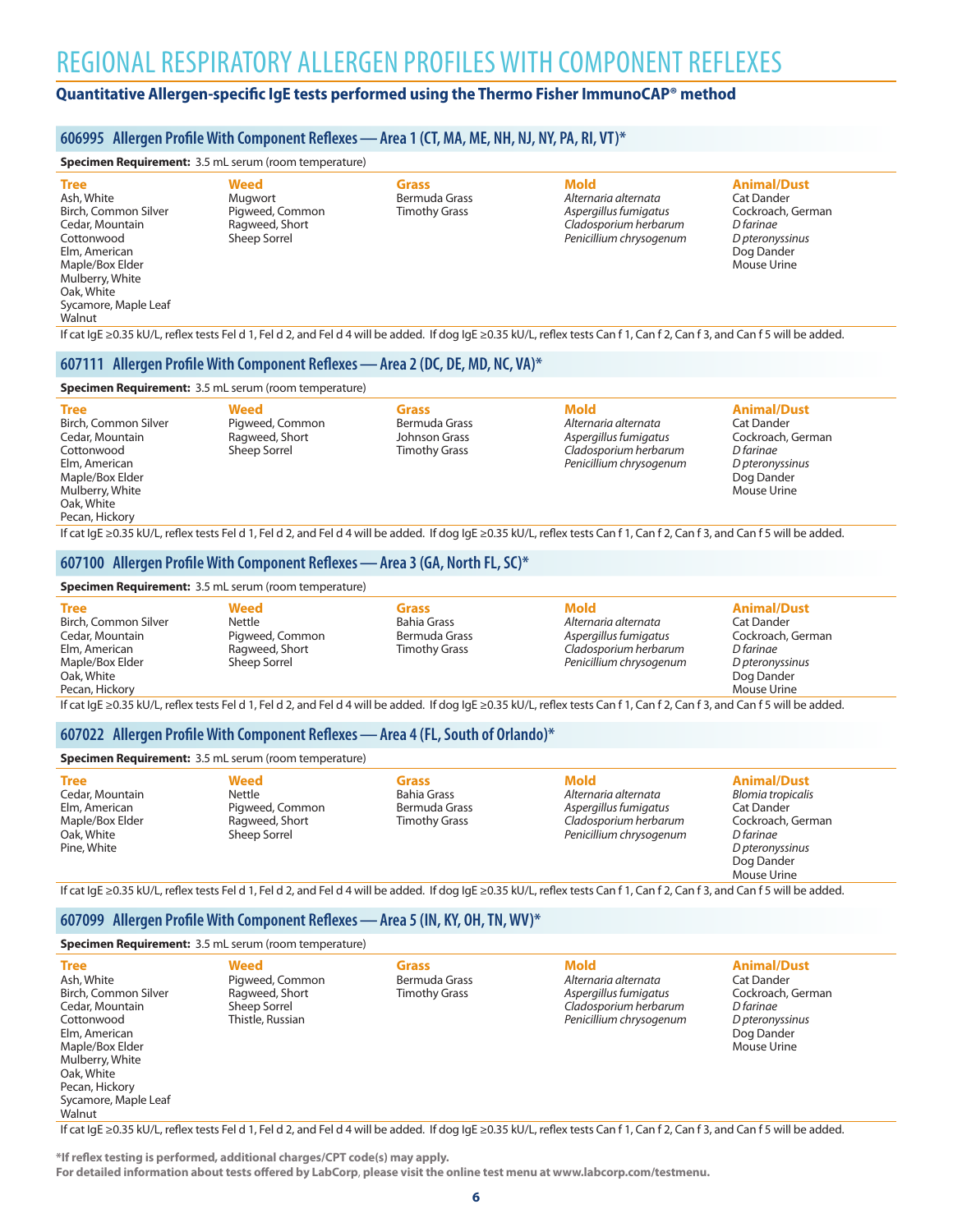# REGIONAL RESPIRATORY ALLERGEN PROFILES WITH COMPONENT REFLEXES (CONTINUED)

# **Quantitative Allergen-specific IgE tests performed using the Thermo Fisher ImmunoCAP® method**

# **607115 AAllergen Profile With Component Reflexes—Area 6 (AL, AR, LA, MS)\***

#### **Specimen Requirement:** 3.5 mL serum (room temperature)

| ıree       |
|------------|
| Birch, Com |
| Cedar, Mo  |

Oak, White Pecan, Hickory Walnut

amon Silver untain Elm, American Maple/Box Elder Mulberry, White

**Weed** Pigweed, Common Ragweed, Short Rough Marshelder

**Grass** Bermuda Grass Timothy Grass

**Mold** *Alternaria alternata Aspergillus fumigatus Cladosporium herbarum Penicillium chrysogenum*

# **Animal/Dust**

Cat Dander Cockroach, German *D farinae D pteronyssinus* Dog Dander Mouse Urine

If cat IgE ≥0.35 kU/L, reflex tests Fel d 1, Fel d 2, and Fel d 4 will be added. If dog IgE ≥0.35 kU/L, reflex tests Can f 1, Can f 2, Can f 3, and Can f 5 will be added.

# **607125 Allergen Profile With Component Reflexes—Area 7 (MI, MN, WI)\***

#### **Specimen Requirement:** 3.5 mL serum (room temperature)

**Tree** Ash, White Birch, Common Silver Cedar, Mountain Cottonwood Elm, American Maple/Box Elder Mulberry, White Oak, White

Sycamore, Maple Leaf

**Walnut** 

**Weed** Nettle Ragweed, Short Rough Marshelder Thistle, Russian

**Grass** Bermuda Grass Timothy Grass

**Mold** *Alternaria alternata Aspergillus fumigatus Cladosporium herbarum Penicillium chrysogenum* **Animal/Dust** Cat Dander Cockroach, German *D farinae D pteronyssinus*

Dog Dander Mouse Urine

If cat IgE ≥0.35 kU/L, reflex tests Fel d 1, Fel d 2, and Fel d 4 will be added. If dog IgE ≥0.35 kU/L, reflex tests Can f 1, Can f 2, Can f 3, and Can f 5 will be added.

#### **607020 Allergen Profile With Component Reflexes—Area 8 ( IA, IL, MO)\***

**Specimen Requirement:** 3.5 mL serum (room temperature) **Tree** Ash, White Cedar, Mountain **Cottonwood** Elm, American Maple/Box Elder Mulberry, White Oak, White Pecan, Hickory **Weed** Pigweed, Common Ragweed, Short Rough Marshelder Thistle, Russian **Grass** Bermuda Grass Timothy Grass **Mold** *Alternaria alternata Aspergillus fumigatus Cladosporium herbarum Penicillium chrysogenum* **Animal/Dust** Cat Dander Cockroach, German *D farinae D pteronyssinus* Dog Dander Mouse Urine

If cat IgE ≥0.35 kU/L, reflex tests Fel d 1, Fel d 2, and Fel d 4 will be added. If dog IgE ≥0.35 kU/L, reflex tests Can f 1, Can f 2, Can f 3, and Can f 5 will be added.

#### **607105 Allergen Profile With Component Reflexes—Area 9 (KS, ND, NE, SD)\***

| <b>Animal/Dust</b><br><b>Tree</b><br>Weed<br>Mold<br><b>Grass</b><br><b>Nettle</b><br>Bermuda Grass<br>Alternaria alternata<br>Cat Dander<br>Ragweed, Short<br><b>Timothy Grass</b><br>Aspergillus fumigatus<br>Cockroach, German<br>Cladosporium herbarum<br>Sheep Sorrel<br>D faringe<br>Thistle, Russian<br>Penicillium chrysogenum<br>D pteronyssinus<br>Dog Dander<br>Mouse Urine | <b>Specimen Requirement:</b> 3.5 mL serum (room temperature)                                                     |  |  |  |  |  |
|----------------------------------------------------------------------------------------------------------------------------------------------------------------------------------------------------------------------------------------------------------------------------------------------------------------------------------------------------------------------------------------|------------------------------------------------------------------------------------------------------------------|--|--|--|--|--|
|                                                                                                                                                                                                                                                                                                                                                                                        | Ash, White<br>Cedar, Mountain<br>Cottonwood<br>Elm, American<br>Maple/Box Elder<br>Mulberry, White<br>Oak, White |  |  |  |  |  |

If cat IgE ≥0.35 kU/L, reflex tests Fel d 1, Fel d 2, and Fel d 4 will be added. If dog IgE ≥0.35 kU/L, reflex tests Can f 1, Can f 2, Can f 3, and Can f 5 will be added.

#### **607025 Allergen Profile With Component Reflexes—Area 10 (OK, TX)\***

| <b>Specimen Requirement:</b> 3.5 mL serum (room temperature)                                                                                                              |                                                                                                |                                                       |                                                                                                                  |                                                                                                                    |  |
|---------------------------------------------------------------------------------------------------------------------------------------------------------------------------|------------------------------------------------------------------------------------------------|-------------------------------------------------------|------------------------------------------------------------------------------------------------------------------|--------------------------------------------------------------------------------------------------------------------|--|
| <b>Tree</b><br>Ash, White<br>Birch, Common Silver<br>Cedar, Mountain<br>Cottonwood<br>Elm, American<br>Maple/Box Elder<br>Mulberry, White<br>Oak, White<br>Pecan, Hickory | Weed<br><b>Nettle</b><br>Pigweed, Common<br>Ragweed, Short<br>Rough Marshelder<br>Sheep Sorrel | <b>Grass</b><br>Bermuda Grass<br><b>Timothy Grass</b> | <b>Mold</b><br>Alternaria alternata<br>Aspergillus fumigatus<br>Cladosporium herbarum<br>Penicillium chrysogenum | <b>Animal/Dust</b><br>Cat Dander<br>Cockroach, German<br>D farinae<br>D pteronyssinus<br>Dog Dander<br>Mouse Urine |  |

If cat IgE ≥0.35 kU/L, reflex tests Fel d 1, Fel d 2, and Fel d 4 will be added. If dog IgE ≥0.35 kU/L, reflex tests Can f 1, Can f 2, Can f 3, and Can f 5 will be added.

**\*If reflex testing is performed, additional charges/CPT code(s) may apply. For detailed information about tests offered by LabCorp**, **please visit the online test menu at www.labcorp.com/testmenu.**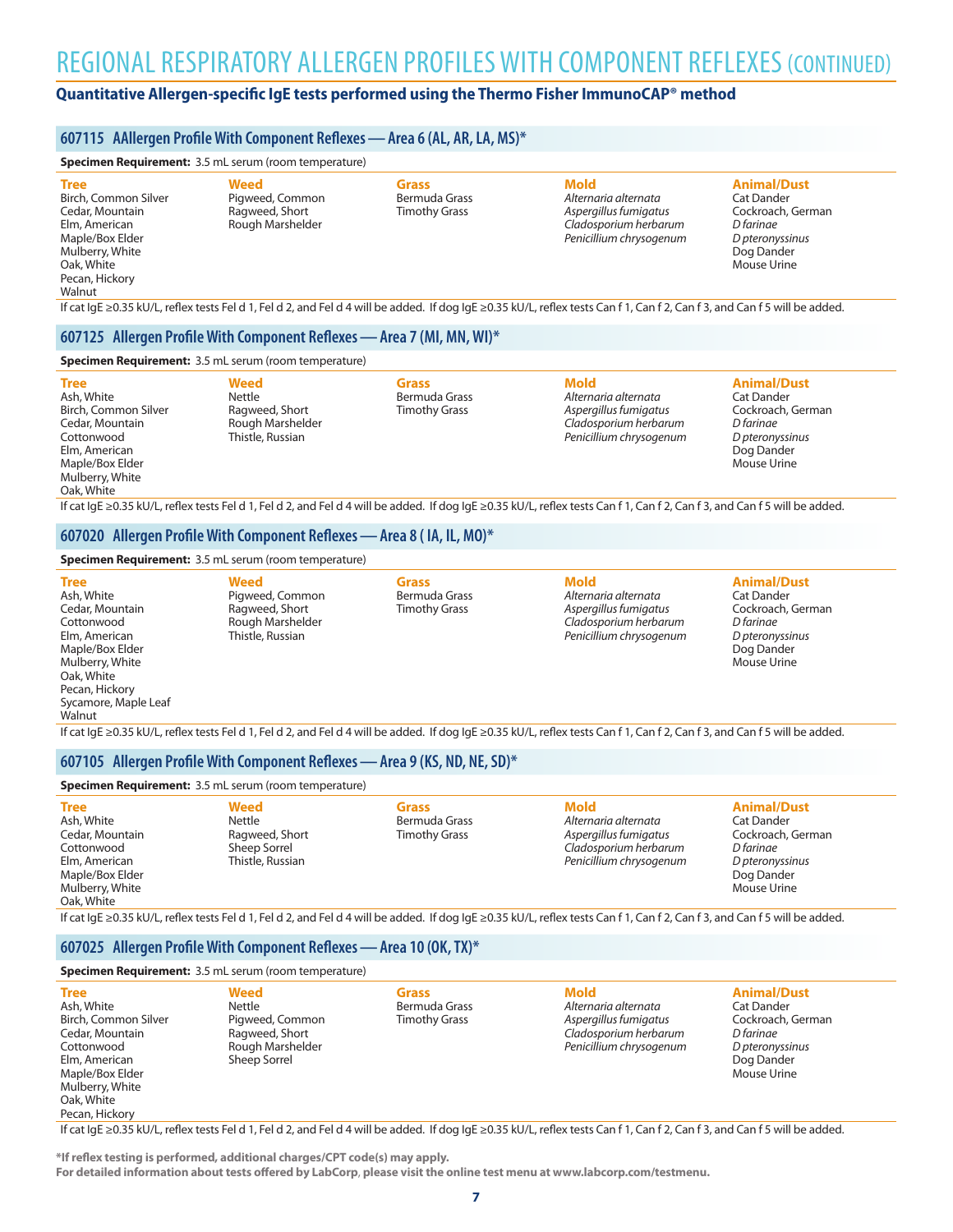# REGIONAL RESPIRATORY ALLERGEN PROFILES WITH COMPONENT REFLEXES (CONTINUED)

# **Quantitative Allergen-specific IgE tests performed using the Thermo Fisher ImmunoCAP® method**

# **607050 Allergen Profile With Component Reflexes—Area 11 (AZ mtns, CO, ID mtns, MT, NM, UT mtns, WY)\***

**Specimen Requirement:** 3.5 mL serum (room temperature)

| Tree            |
|-----------------|
| Alder, Grey     |
| Cedar, Mountain |
| Cottonwood      |
| Elm, American   |
| Maple/Box Elder |
| Mulberry, White |
| Oak, White      |
| Olive Tree      |
|                 |

Mugwort Pigweed, Common Ragweed, Short Sheep Sorrel Thistle, Russian

**Weed**

**Grass** Bermuda Grass Timothy Grass

**Mold** *Alternaria alternata Aspergillus fumigatus Cladosporium herbarum Penicillium chrysogenum* **Animal/Dust** Cat Dander

Cockroach, German *D farinae D pteronyssinus* Dog Dander Mouse Urine

If cat IgE ≥0.35 kU/L, reflex tests Fel d 1, Fel d 2, and Fel d 4 will be added. If dog IgE ≥0.35 kU/L, reflex tests Can f 1, Can f 2, Can f 3, and Can f 5 will be added.

#### **607055 Allergen Profile With Component Reflexes—Area 12 (Southern AZ desert area, Southern CA desert area)\***

#### **Specimen Requirement:** 3.5 mL serum (room temperature)

**Tree** Cedar, Mountain **Cottonwood** Elm, American Mimosa/Acacia Oak, White Olive Tree **Weed** Mugwort Pigweed, Common Ragweed, Short Sheep Sorrel Thistle, Russian

**Grass** Bermuda Grass Johnson Grass Rye Grass, Perennial

**Mold** *Alternaria alternata Aspergillus fumigatus Cladosporium herbarum Penicillium chrysogenum* **Animal/Dust** Cat Dander Cockroach, German *D farinae D pteronyssinus* Dog Dander Mouse Urine

If cat IgE ≥0.35 kU/L, reflex tests Fel d 1, Fel d 2, and Fel d 4 will be added. If dog IgE ≥0.35 kU/L, reflex tests Can f 1, Can f 2, Can f 3, and Can f 5 will be added.

#### **607075 Allergen Profile With Component Reflexes—Area 13 (Southern CA coastal area)\***

#### **Specimen Requirement:** 3.5 mL serum (room temperature)

**Tree** Alder, Grey Cedar, Mountain Cottonwood Elm, American Mulberry, White Oak, White Olive Tree Walnut

**Weed Mugwort** Pigweed, Common Ragweed, Short Thistle, Russian

**Grass** Bermuda Grass Johnson Grass Timothy Grass

**Mold** *Alternaria alternata Aspergillus fumigatus Cladosporium herbarum Penicillium chrysogenum*

#### **Animal/Dust**

Cat Dander Cockroach, German *D farinae D pteronyssinus* Dog Dander Mouse Urine

If cat IgE ≥0.35 kU/L, reflex tests Fel d 1, Fel d 2, and Fel d 4 will be added. If dog IgE ≥0.35 kU/L, reflex tests Can f 1, Can f 2, Can f 3, and Can f 5 will be added.

#### **607090 Allergen Profile With Component Reflexes—Area 14 (Central CA)\***

**Specimen Requirement:** 3.5 mL serum (room temperature) **Tree** Alder, Grey Birch, Common Silver Cedar, Mountain Elm, American Mulberry, White Oak, White Olive Tree Sycamore, Maple Leaf **Weed** Mugwort Pigweed, Common Ragweed, Short Thistle, Russian **Grass** Bermuda Grass Timothy Grass **Mold** *Alternaria alternata Aspergillus fumigatus Cladosporium herbarum Penicillium chrysogenum* **Animal/Dust** Cat Dander Cockroach, German *D farinae D pteronyssinus* Dog Dander Mouse Urine

If cat IgE ≥0.35 kU/L, reflex tests Fel d 1, Fel d 2, and Fel d 4 will be added. If dog IgE ≥0.35 kU/L, reflex tests Can f 1, Can f 2, Can f 3, and Can f 5 will be added.

#### **607095 Allergen Profile With Component Reflexes—Area 15 (NV, Southern ID)\***

**Specimen Requirement:** 3.5 mL serum (room temperature)

If cat IgE ≥0.35 kU/L, reflex tests Fel d 1, Fel d 2, and Fel d 4 will be added. If dog IgE ≥0.35 kU/L, reflex tests Can f 1, Can f 2, Can f 3, and Can f 5 will be added.

**\*If reflex testing is performed, additional charges/CPT code(s) may apply.**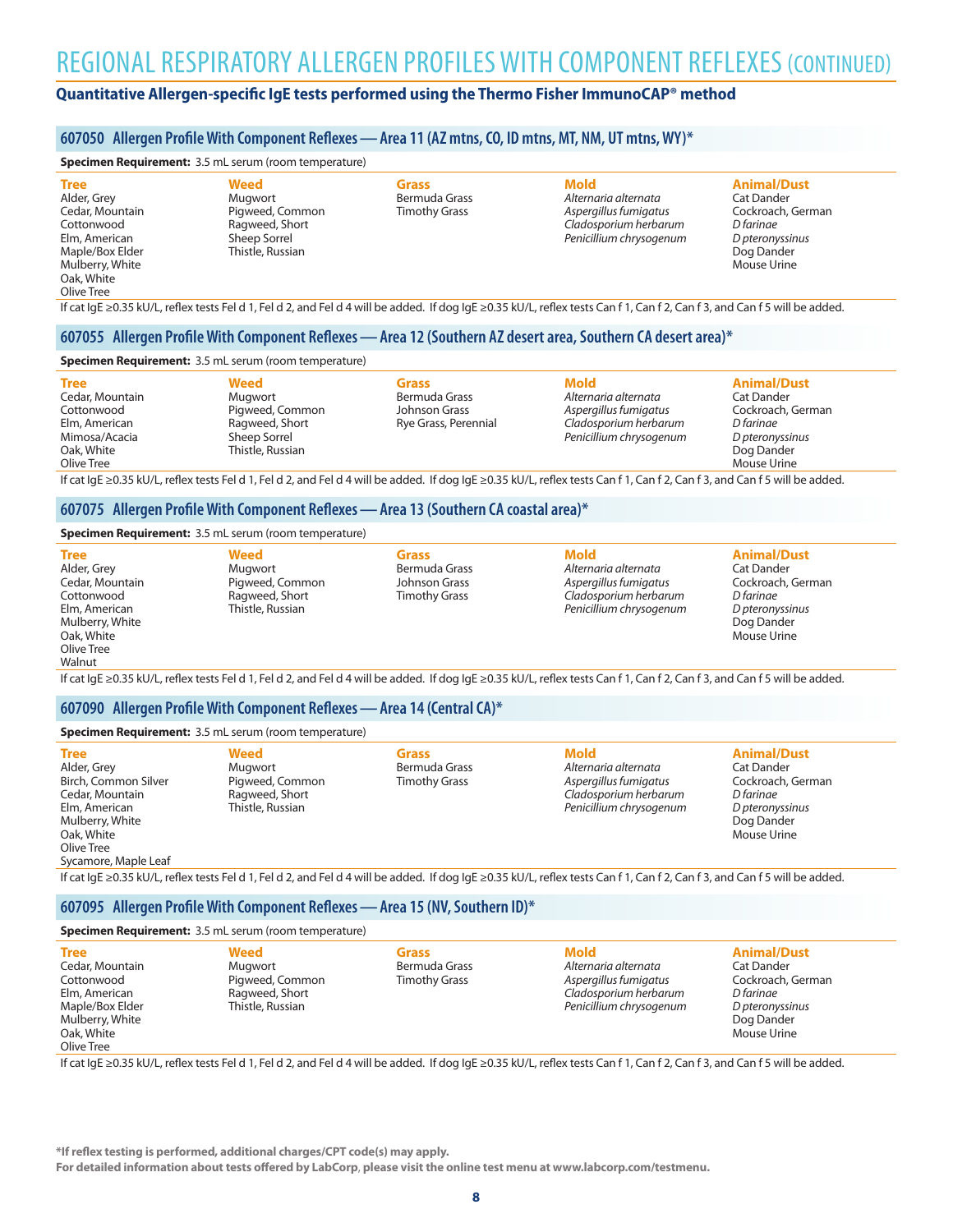# REGIONAL RESPIRATORY ALLERGEN PROFILES WITH COMPONENT REFLEXES (CONTINUED)

# **Quantitative Allergen-specific IgE tests performed using the Thermo Fisher ImmunoCAP® method**

### **607005 Allergen Profile With Component Reflexes—Area 16 (Central & East WA, OR)\***

| <b>Specimen Requirement:</b> 3.5 mL serum (room temperature)                                                                          |                                                                        |                                      |                                                                                                                                                                            |                                                                                                                    |
|---------------------------------------------------------------------------------------------------------------------------------------|------------------------------------------------------------------------|--------------------------------------|----------------------------------------------------------------------------------------------------------------------------------------------------------------------------|--------------------------------------------------------------------------------------------------------------------|
| <b>Tree</b><br>Alder, Grey<br>Birch, Common Silver<br>Cedar, Mountain<br>Cottonwood<br>Elm, American<br>Maple/Box Elder<br>Oak, White | Weed<br>Mugwort<br>Pigweed, Common<br>Sheep Sorrel<br>Thistle, Russian | <b>Grass</b><br><b>Timothy Grass</b> | <b>Mold</b><br>Alternaria alternata<br>Aspergillus fumigatus<br>Cladosporium herbarum<br>Penicillium chrysogenum                                                           | <b>Animal/Dust</b><br>Cat Dander<br>Cockroach, German<br>D faringe<br>D pteronyssinus<br>Dog Dander<br>Mouse Urine |
|                                                                                                                                       |                                                                        |                                      | If cat IgE ≥0.35 kU/L, reflex tests Fel d 1, Fel d 2, and Fel d 4 will be added. If dog IgE ≥0.35 kU/L, reflex tests Can f 1, Can f 2, Can f 3, and Can f 5 will be added. |                                                                                                                    |

### **606990 Allergen Profile With Component Reflexes—Area 17 (Northwest CA, WA, Western OR)\***

#### **Specimen Requirement:** 3.5 mL serum (room temperature)

**Tree** Alder, Grey Ash, White Birch, Common Silver Cedar, Mountain Cottonwood Elm, American Maple/Box Elder Oak, White Walnut

**Weed** Nettle Pigweed, Common Ragweed, Short Sheep Sorrel

**Mold** *Alternaria alternata Aspergillus fumigatus Cladosporium herbarum Penicillium chrysogenum* **Animal/Dust**

Mouse Urine

Cat Dander Cockroach, German *D farinae D pteronyssinus* Dog Dander Mouse Urine

If cat IgE ≥0.35 kU/L, reflex tests Fel d 1, Fel d 2, and Fel d 4 will be added. If dog IgE ≥0.35 kU/L, reflex tests Can f 1, Can f 2, Can f 3, and Can f 5 will be added.

**Grass** Timothy Grass

# **606980 Allergen Profile With Component Reflexes—Area 18 (AK)\***

| <b>Specimen Requirement:</b> 3.5 mL serum (room temperature)     |                                 |                                      |                                                                                                                  |                                                                                                                    |  |  |
|------------------------------------------------------------------|---------------------------------|--------------------------------------|------------------------------------------------------------------------------------------------------------------|--------------------------------------------------------------------------------------------------------------------|--|--|
| <b>Tree</b><br>Alder, Grey<br>Birch, Common Silver<br>Cottonwood | Weed<br>Mugwort<br>Sheep Sorrel | <b>Grass</b><br><b>Timothy Grass</b> | <b>Mold</b><br>Alternaria alternata<br>Aspergillus fumigatus<br>Cladosporium herbarum<br>Penicillium chrysogenum | <b>Animal/Dust</b><br>Cat Dander<br>Cockroach, German<br>D faringe<br>D pteronyssinus<br>Dog Dander<br>Mouse Urine |  |  |

If cat IgE ≥0.35 kU/L, reflex tests Fel d 1, Fel d 2, and Fel d 4 will be added. If dog IgE ≥0.35 kU/L, reflex tests Can f 1, Can f 2, Can f 3, and Can f 5 will be added.

#### **606985 Allergen Profile With Component Reflexes—Area 19 (PR)\***

| <b>Specimen Requirement:</b> 3.5 mL serum (room temperature) |                 |                    |                         |                    |  |  |
|--------------------------------------------------------------|-----------------|--------------------|-------------------------|--------------------|--|--|
| <b>Tree</b>                                                  | Weed            | <b>Grass</b>       | Mold                    | <b>Animal/Dust</b> |  |  |
| Elm, American                                                | Pigweed, Common | Bermuda Grass      | Alternaria alternata    | Blomia tropicalis  |  |  |
| Eucalyptus                                                   | Sheep Sorrel    | Johnson Grass      | Aspergillus fumigatus   | Cat Dander         |  |  |
| Oak, White                                                   | Wall pellitory  | Red Top, Bentgrass | Aureobasidium pullulans | Cockroach, German  |  |  |
| Pine, White                                                  |                 |                    | Cladosporium herbarum   | D faringe          |  |  |
|                                                              |                 |                    | Penicillium chrysogenum | D pteronyssinus    |  |  |
|                                                              |                 |                    |                         | Dog Dander         |  |  |

If cat IgE ≥0.35 kU/L, reflex tests Fel d 1, Fel d 2, and Fel d 4 will be added. If dog IgE ≥0.35 kU/L, reflex tests Can f 1, Can f 2, Can f 3, and Can f 5 will be added.

# **607120 Allergen Profile With Component Reflexes—Area 20 (HI)\***

**Specimen Requirement:** 3.5 mL serum (room temperature)

| opeculien neguliente J.J lill sciuli (loolii tellipelatule) |                   |                      |                         |                    |  |
|-------------------------------------------------------------|-------------------|----------------------|-------------------------|--------------------|--|
| <b>Tree</b>                                                 | Weed              | Grass                | Mold                    | <b>Animal/Dust</b> |  |
| Bayberry/Sweet Gale                                         | Cocklebur         | <b>Bahia Grass</b>   | Alternaria alternata    | Cat Dander         |  |
| Eucalyptus Tree                                             | Ragweed, Short    | Bermuda Grass        | Aspergillus fumigatus   | Cockroach, German  |  |
| Mesquite Tree                                               | Plantain, English | Rye Grass, Perennial | Cladosporium herbarum   | D faringe          |  |
| Mulberry, White                                             | Pigweed, Common   |                      | Mucor racemosus         | D pteronyssinus    |  |
| Palm, Oueen                                                 | Wormwood          |                      | Penicillium chrysogenum | Dog Dander         |  |
| Pine, White                                                 |                   |                      |                         | Mouse Epithelium   |  |
|                                                             |                   |                      |                         | Mouse Urine        |  |

If cat IgE ≥0.35 kU/L, reflex tests Fel d 1, Fel d 2, and Fel d 4 will be added. If dog IgE ≥0.35 kU/L, reflex tests Can f 1, Can f 2, Can f 3, and Can f 5 will be added.

**\*If reflex testing is performed, additional charges/CPT code(s) may apply.**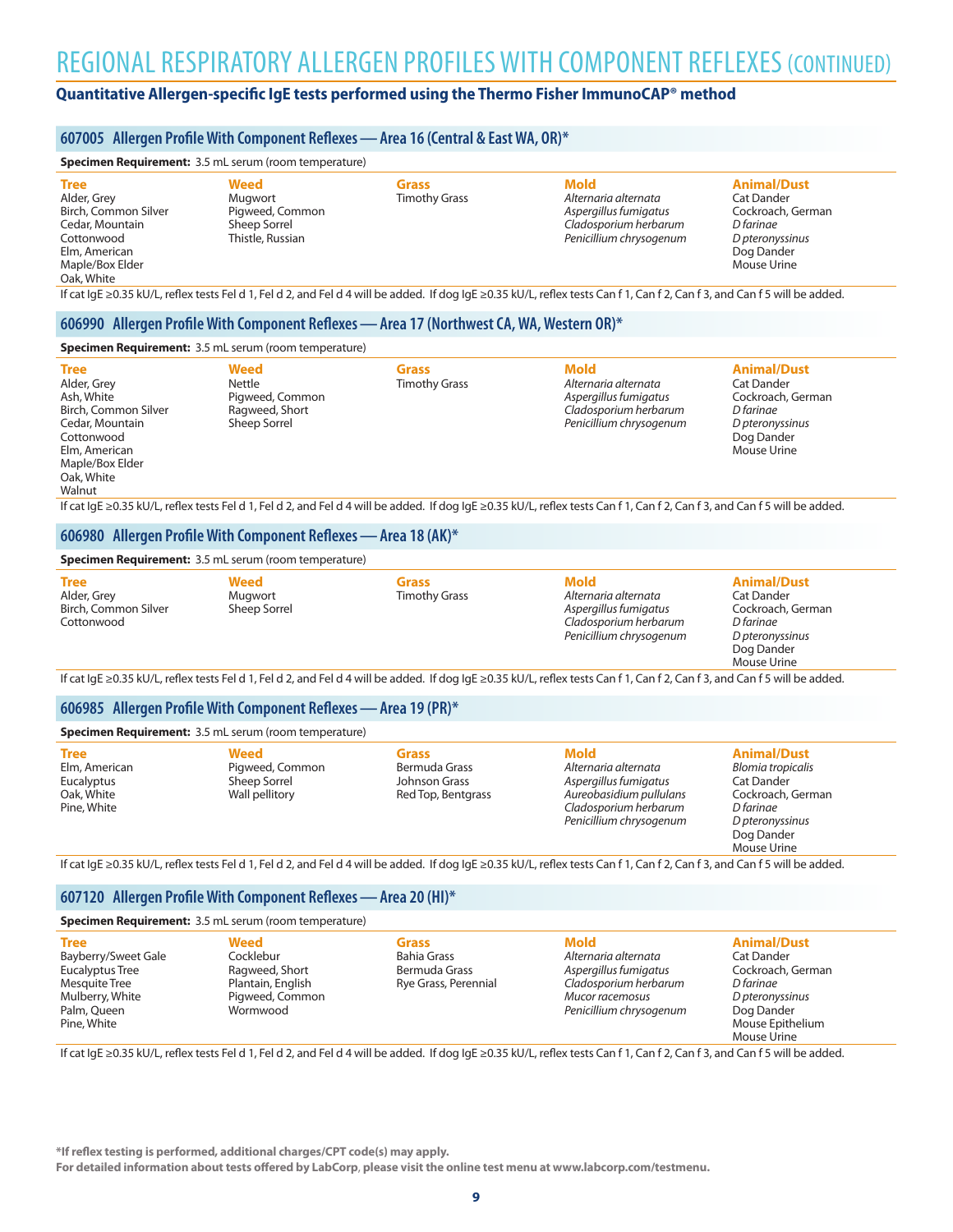# GENERAL ALLERGY PROFILES

# **Quantitative Allergen-specific IgE tests performed using the Thermo Fisher ImmunoCAP® method**

| 649749 Allergen Profile, Mini-Panel                                                             |                                                                                      |                                                                    |                                                                                                                                                                                                                                                                                                                                                         |                                                                                                                                                                                                                                                                                                                                                                 |
|-------------------------------------------------------------------------------------------------|--------------------------------------------------------------------------------------|--------------------------------------------------------------------|---------------------------------------------------------------------------------------------------------------------------------------------------------------------------------------------------------------------------------------------------------------------------------------------------------------------------------------------------------|-----------------------------------------------------------------------------------------------------------------------------------------------------------------------------------------------------------------------------------------------------------------------------------------------------------------------------------------------------------------|
| <b>Specimen Requirement:</b> 2 mL serum (room temperature)                                      |                                                                                      |                                                                    |                                                                                                                                                                                                                                                                                                                                                         |                                                                                                                                                                                                                                                                                                                                                                 |
| Alternaria alternata<br>Bermuda Grass<br>Bluegrass, Kentucky                                    | <b>Cat Dander</b><br>D faringe<br>D pteronyssinus                                    | Dog Dander<br>Elm, American                                        | <b>Mouse Urine</b><br>Oak, White                                                                                                                                                                                                                                                                                                                        | Plantain, English<br>Ragweed, Short                                                                                                                                                                                                                                                                                                                             |
| 062448 Allergen Profile, Mold                                                                   |                                                                                      |                                                                    |                                                                                                                                                                                                                                                                                                                                                         |                                                                                                                                                                                                                                                                                                                                                                 |
| <b>Specimen Requirement:</b> 2 mL serum (room temperature)                                      |                                                                                      |                                                                    |                                                                                                                                                                                                                                                                                                                                                         |                                                                                                                                                                                                                                                                                                                                                                 |
| Alternaria alternata<br>Aspergillus fumigatus<br>Aureobasidium pullulans                        | Candida albicans<br>Cladosporium herbarum<br>Epicoccum purpurascens                  | Fusarium proliferatum<br>Mucor racemosus                           | Penicillium chrysogenum<br>Phoma betae                                                                                                                                                                                                                                                                                                                  | Setomelanomma rostrata<br>Stemphylium herbarum                                                                                                                                                                                                                                                                                                                  |
| 062497 Allergen Profile, Perennial                                                              |                                                                                      |                                                                    |                                                                                                                                                                                                                                                                                                                                                         |                                                                                                                                                                                                                                                                                                                                                                 |
| Specimen Requirement: 2 mL serum (room temperature)                                             |                                                                                      |                                                                    |                                                                                                                                                                                                                                                                                                                                                         |                                                                                                                                                                                                                                                                                                                                                                 |
| Alternaria alternata<br>Aspergillus fumigatus<br>Aureobasidium pullulans<br>Candida albicans    | Cat Dander<br><b>Chicken Feathers</b><br>Cladosporium herbarum<br>Cow Dander         | D faringe<br>D pteronyssinus<br>Dog Dander<br><b>Duck Feathers</b> | Goose Feathers<br><b>Mouse Urine</b><br>Mucor racemosus<br>Penicillium chrysogenum                                                                                                                                                                                                                                                                      | Phoma betae<br>Setomelanomma rostrata<br>Stemphylium herbarum                                                                                                                                                                                                                                                                                                   |
| 602988 Allergen Profile Plus, IgE (Pediatric)                                                   |                                                                                      |                                                                    |                                                                                                                                                                                                                                                                                                                                                         |                                                                                                                                                                                                                                                                                                                                                                 |
| <b>Specimen Requirement:</b> 2 mL serum (room temperature)                                      |                                                                                      |                                                                    |                                                                                                                                                                                                                                                                                                                                                         |                                                                                                                                                                                                                                                                                                                                                                 |
| Food<br>Codfish<br>Egg White<br>Milk<br>Peanut (Whole)                                          | Food<br>Shrimp<br>Soybean<br>Walnut<br>Wheat                                         | <b>Mold</b><br>Alternaria alternata<br>Cladosporium herbarum       | <b>Animal/Dust</b><br><b>Cat Dander</b><br>Cockroach, German<br>D faringe                                                                                                                                                                                                                                                                               | <b>Animal/Dust</b><br>D pteronyssinus<br>Dog Dander<br>Mouse Urine                                                                                                                                                                                                                                                                                              |
|                                                                                                 | 607144 Allergen Profile, (Pediatric) with Component Reflexes*                        |                                                                    |                                                                                                                                                                                                                                                                                                                                                         |                                                                                                                                                                                                                                                                                                                                                                 |
| <b>Specimen Requirement:</b> 4 mL serum (room temperature)                                      |                                                                                      |                                                                    |                                                                                                                                                                                                                                                                                                                                                         |                                                                                                                                                                                                                                                                                                                                                                 |
| Food<br>Almond<br><b>Brazil Nut</b><br>Cashew Nut<br>Codfish<br>Egg White<br>Hazelnut (Filbert) | Food<br>Macadamia Nut<br>Milk<br>Peanut (Whole)<br>Pecan Nut<br>Pistachio<br>Scallop | <b>Food</b><br>Sesame Seed<br>Shrimp<br>Soybean<br>Walnut<br>Wheat | <b>Mold</b><br>Cladosporium herbarum                                                                                                                                                                                                                                                                                                                    | <b>Animal/Dust</b><br>Cat Dander<br>Cockroach, German<br>D farinae<br>D pteronyssinus<br>Dog Dander<br>Mouse Urine                                                                                                                                                                                                                                              |
|                                                                                                 | $171071$ Allegence Duckley Hence on entering Duckley                                 |                                                                    | If milk IgE ≥ 0.35 kU/L, reflex tests q-lactalbumin, β-lactoglobulin, and casein will be added. If egg white IgE ≥ 0.35 kU/L, reflex tests ovalbumin and ovomucoid will<br>0.35 kU/L, reflex tests Can f 1 lgE, Can f 2 lgE, Can f 3 lgE and Can f 5 lgE, will be added. If Cat lgE ≥0.35 kU/L, Fel d 1 lgE, Fel d 2 lgE and Fel d 4 lgE will be added. | be added. If brazil nut, cashew nut, hazelnut (filbert), peanut (whole), and/or walnut IqE is ≥ 0.10 kU/L, brazil nut: Ber e 1/cashew nut: Ana o 3/hazelnut (filbert): Cor a<br>1, Cor a 8, Cor a 9, and Cor a 14/peanut (whole): Ara h 1, Ara h 2, Ara h 3, Ara h 6, Ara h 8, and Ara h 9/walnut: Jug r 1 and Jug r 3 reflex tests will be added. If Dog IgE ≥ |

#### **671871 Allergen Profile, Hymenoptera Profile 2 Specimen Requirement:** 1 mL serum (room temperature)

| <b>Specimen Requirement:</b> I mL serum (room temperature) |  |
|------------------------------------------------------------|--|
|                                                            |  |

Bumblebee Honeybee

Hornet, White Face Hornet, Yellow

Paper Wasp Yellow Jacket

**\*If reflex testing is performed, additional charges/CPT code(s) may apply.**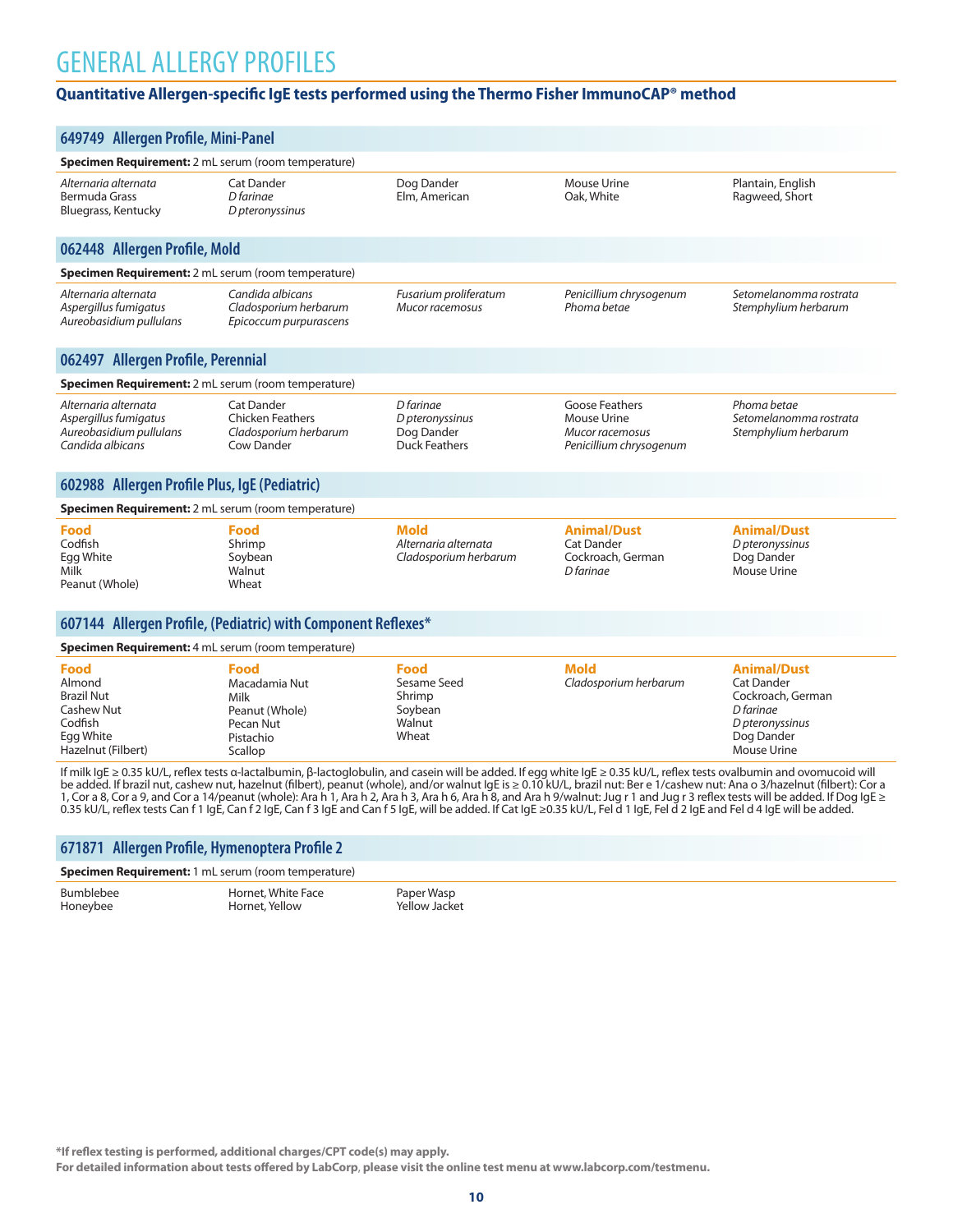# FOOD ALLERGY PROFILES

#### **Quantitative Allergen-specific IgE tests performed using the Thermo Fisher ImmunoCAP® method**

# **602989 Allergen Profile, Food**

| <b>Specimen Requirement:</b> 2 mL serum (room temperature) |                                             |                                      |  |  |  |
|------------------------------------------------------------|---------------------------------------------|--------------------------------------|--|--|--|
| Clam<br>Codfish<br>Corn<br>Egg White                       | Milk<br>Peanut (Whole)<br>Scallop<br>Sesame | Shrimp<br>Soybean<br>Walnut<br>Wheat |  |  |  |
| 640014 Allorgan Drofila Eand                               | <b>Dacis</b>                                |                                      |  |  |  |

#### **648014 Allergen Profile, Food – Basic**

| Specimen Requirement: 1 mL serum (room temperature) |                |         |  |  |  |
|-----------------------------------------------------|----------------|---------|--|--|--|
| Codfish                                             | Milk           | Soybean |  |  |  |
| Egg White                                           | Peanut (Whole) | Wheat   |  |  |  |

#### **600973 Allergen Profile, Food – Berry**

| <b>Specimen Requirement:</b> 1 mL serum (room temperature) |           |            |  |  |
|------------------------------------------------------------|-----------|------------|--|--|
| Blueberry                                                  | Raspberry | Strawberry |  |  |

#### **600981 Allergen Profile, Food – Citrus**

| Specimen Requirement: 1 mL serum (room temperature) |      |           |  |  |  |
|-----------------------------------------------------|------|-----------|--|--|--|
| Grapefruit                                          | Lime | Tangerine |  |  |  |

**Orange** 

# **601013 Allergen Profile, Food – Fish**

Lemon

| <b>Specimen Requirement:</b> 1 mL serum (room temperature) |                 |                             |  |  |  |
|------------------------------------------------------------|-----------------|-----------------------------|--|--|--|
| Codfish<br>Halibut<br>Mackerel                             | Salmon<br>Trout | Tuna<br><b>Walleye Pike</b> |  |  |  |

#### **601872 Allergen Profile, Food – Fruit**

| <b>Specimen Requirement:</b> 1 mL serum (room temperature) |  |                |  |      |  |
|------------------------------------------------------------|--|----------------|--|------|--|
| Apple<br>Banana                                            |  | Grape<br>Peach |  | Pear |  |
|                                                            |  |                |  |      |  |

#### **601633 Allergen Profile, Food – Grain**

| <b>Specimen Requirement:</b> 1 mL serum (room temperature) |      |       |  |  |
|------------------------------------------------------------|------|-------|--|--|
| Barley                                                     | Oat  | Rve   |  |  |
| Corn                                                       | Rice | Wheat |  |  |

#### **600999 Allergen Profile, Food – Legume**

| Specimen Requirement: 1 mL serum (room temperature) |                |         |  |
|-----------------------------------------------------|----------------|---------|--|
| Lentil                                              | Peanut (Whole) | Soybean |  |

### **602284 Allergen Profile, Food – Meat**

| <b>Specimen Requirement:</b> 1 mL serum (room temperature) |         |      |
|------------------------------------------------------------|---------|------|
| Beef                                                       | Chicken | Pork |

# **601856 Allergen Profile, Food – Milk**

| Specimen Requirement: 1 mL serum (room temperature) |  |
|-----------------------------------------------------|--|
| and a staff and a factor                            |  |

| α-lactalbumin   | Casein               | Cheese, Mold Cheese |
|-----------------|----------------------|---------------------|
| β-lactoglobulin | Cheese, Cheddar Type | Milk                |

### **671926 Allergen Profile, Food – Nuts**

| Specimen Requirement: 1 mL serum (room temperature) |                           |                     |  |  |
|-----------------------------------------------------|---------------------------|---------------------|--|--|
| Almond<br>Brazil Nut                                | Filbert<br>Peanut (Whole) | Pecan Nut<br>Walnut |  |  |
| <b>Cashew Nut</b>                                   |                           |                     |  |  |

# FOOD ALLERGY PROFILES

#### **Quantitative Allergen-specific IgE tests performed using the Thermo Fisher ImmunoCAP® method**

### **062695 Allergen Profile, Food – Shellfish**

| <b>Specimen Requirement:</b> 1 mL serum (room temperature) |                   |                   |  |
|------------------------------------------------------------|-------------------|-------------------|--|
| Clam<br>Crab                                               | Lobster<br>Ovster | Scallop<br>Shrimp |  |
| 601831 Allergen Profile, Food - Vegetable I                |                   |                   |  |

#### **Specimen Requirement:** 1 mL serum (room temperature)

| <b>Broccoli</b>        | Celery   | Lettuce |
|------------------------|----------|---------|
| Cabbage<br>Cauliflower | Cucumber | Spinach |
|                        |          |         |

# **601823 Allergen Profile, Food – Vegetable II**

**Specimen Requirement:** 1 mL serum (room temperature)

| Carrot     | Kidney Bean   | Pumpkin |  |
|------------|---------------|---------|--|
| Green Bean | Onions        | Soybean |  |
| Green Pea  | Potato, White | Tomato  |  |
|            |               |         |  |

# ALLERGY PROFILES—COMPONENTS

#### **Quantitative Allergen-specific IgE tests performed using the Thermo Fisher ImmunoCAP® method**

#### **604783 Allergen Profile, Food IgE II With Component Reflexes\***

**Specimen Requirement:** 4 mL serum (room temperature)

| Almond<br><b>Brazil Nut</b><br><b>Cashew Nut</b><br>Clam<br>Codfish | Hazelnut (Filbert)<br>Macadamia Nut<br>Milk<br>Peanut (Whole)<br>Pecan Nut | Scallop<br>Sesame Seed<br>Shrimp<br>Soybean<br>Walnut |
|---------------------------------------------------------------------|----------------------------------------------------------------------------|-------------------------------------------------------|
| Corn                                                                | Pistachio                                                                  | Wheat                                                 |
| Egg White                                                           |                                                                            |                                                       |

If milk IgE ≥ 0.35 kU/L, reflex tests α-lactalbumin, β-lactoglobulin, and casein will be added. If egg white IgE ≥ 0.35 kU/L, reflex tests ovalbumin and ovomucoid will be added. If IgE to Brazil nut, cashew nut, hazelnut (filbert), peanut (whole), and/or walnut is 0.10 kU/L, reflex testing will be completed as follows: Brazil nut: Ber e 1 / cashew nut: Ana o 3 / hazelnut (filbert): Cor a 1, Cor a 8, Cor a 9, and Cor a 14 / peanut (whole): Ara h 1, Ara h 2, Ara h 3, Ara h 6, Ara h 8, and Ara h 9 / walnut: Jug r 1 and Jug r 3

#### **603857 Allergen Profile, Food-basic IgE With Component Reflexes\***

**Specimen Requirement:** 2 mL serum (room temperature)

| Codfish   | Milk           | Soybean |
|-----------|----------------|---------|
| Egg White | Peanut (Whole) | Wheat   |
|           |                |         |

If milk IgE ≥ 0.35 kU/L, reflex tests α-lactalbumin, β-lactoglobulin, and casein will be added. If egg white IgE ≥ 0.35 kU/L, reflex tests ovalbumin and ovomucoid will be added. If peanut (whole) IgE is ≥ 0.10 kU/L, reflex tests Ara h 1, Ara h 2, Ara h 3, Ara h 6, Ara h 8, and Ara h 9 will be added.

# **603833 Allergen Profile, Egg Component IgE**

**Specimen Requirement:** 1 mL serum (room temperature)

Ovalbumin Ovomucoid

#### **603940 Allergen Profile, Egg White IgE With Component Reflexes\***

**Specimen Requirement:** 1 mL serum (room temperature)

#### Egg White

If egg white IgE is ≥ 0.35 kU/L, then reflex testing is completed for ovalbumin IgE and ovomucoid IgE.

**\*If reflex testing is performed, additional charges/CPT code(s) may apply.**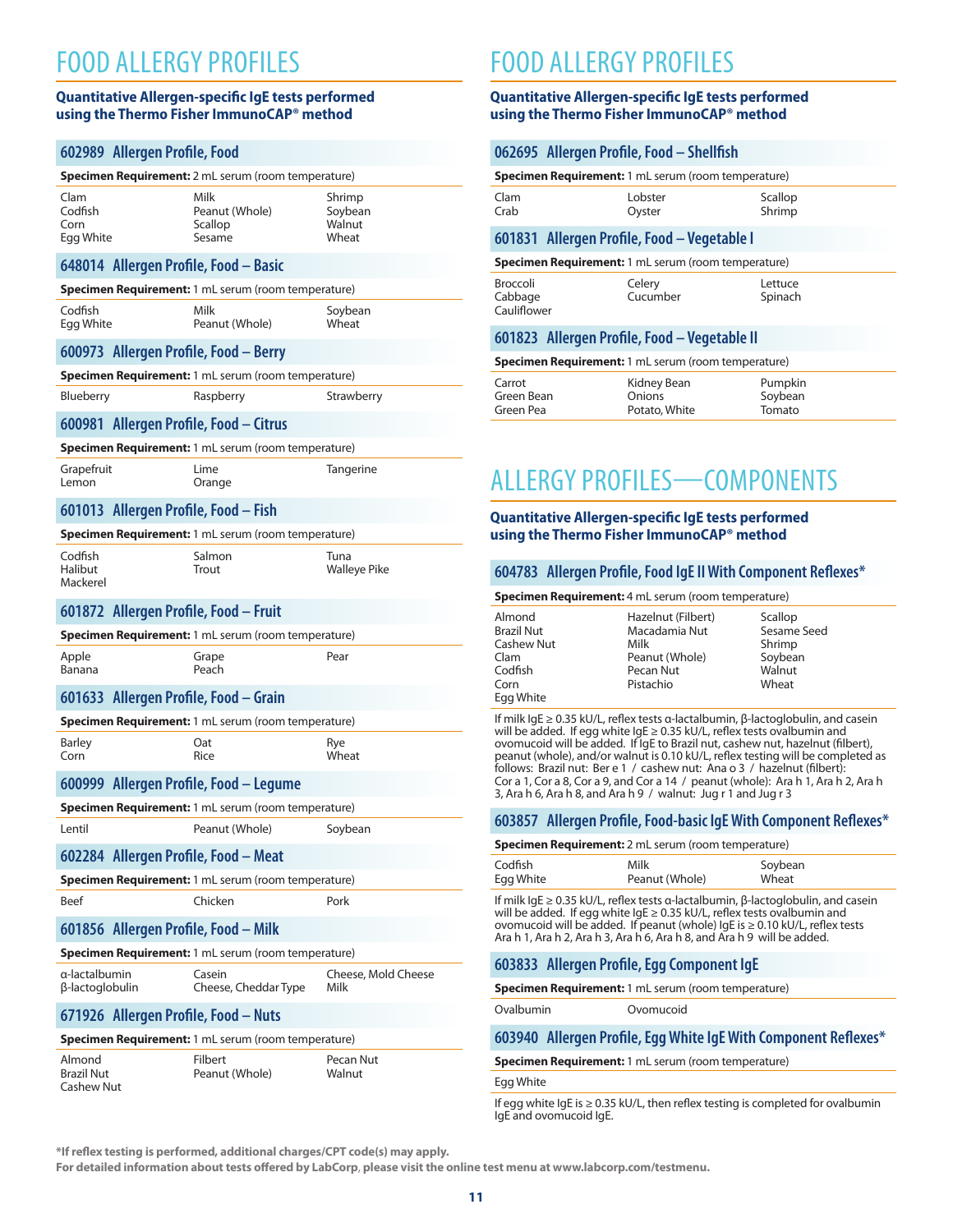# ALLERGY PROFILES—COMPONENTS

#### **Quantitative Allergen-specific IgE tests performed using the Thermo Fisher ImmunoCAP® method**

# **603849 Allergen Profile, Milk Component IgE**

**Specimen Requirement:** 1 mL serum (room temperature)

α-lactalbumin β-lactoglobulin Casein

### **603927 Allergen Profile, Milk IgE With Component Reflexes\***

**Specimen Requirement:** 1 mL serum (room temperature)

Milk

If milk IgE is ≥ 0.35 kU/L, then reflex testing is completed for α-lactalbumin, β-lactoglobulin, and Casein IgE.

### **604764 Allergen Profile, Nut, IgE With Component Reflexes\***

**Specimen Requirement:** 3 mL serum (room temperature)

| Almond     | Hazelnut (Filbert) | Pecan Nut |  |
|------------|--------------------|-----------|--|
| Brazil Nut | Macadamia Nut      | Pistachio |  |
| Cashew Nut | Peanut (Whole)     | Walnut    |  |
|            |                    |           |  |

If IgE to Brazil nut, cashew nut, hazelnut (filbert), peanut (whole), and/or walnut is ≥ 0.10 kU/L, reflex testing will be completed as follows: Brazil nut:<br>Ber e 1 / cashew nut: Ana o 3 / hazelnut (filbert): Cor a 1, Cor a 8, Cor a 9, and Cor a 14 / peanut (whole): Ara h 1, Ara h 2, Ara h 3, Ara h 6, Ara h 8, and Ara h 9 / walnut: Jug r 1 and Jug r 3

# **603972 Allergen Profile, Brazil Nut, IgE With Component Reflexes\***

**Specimen Requirement:** 1 mL serum (room temperature)

Brazil Nut

If Brazil nut IgE is ≥ 0.10 kU/L, then reflex testing is completed for Ber e 1.

# **604159 Allergen Profile, Cashew Nut, IgE With Component Reflex\***

**Specimen Requirement:** 1 mL serum (room temperature)

Cashew Nut

If cashew nut IgE is ≥ 0.10 kU/L, then reflex testing is completed for Ana o 3.

# **604734 Allergen Profile, Hazelnut, IgE With Component Reflexes\***

**Specimen Requirement:** 1 mL serum (room temperature)

Hazelnut (Filbert)

If hazelnut (filbert) IgE is ≥ 0.10 kU/L, then reflex testing is completed for Cor a 1, Cor a 8, Cor a 9, and Cor a 14.

# **605971 Peanut Component Allergy Profile**

| Specimen Requirement: 1 mL serum (room temperature) |         |         |  |
|-----------------------------------------------------|---------|---------|--|
| Ara h 1                                             | Ara h 3 | Ara h 8 |  |
| Ara h 2                                             | Ara h 6 | Ara h 9 |  |

**603916 Allergen Profile, Peanut (Whole) IgE With Component Reflexes\***

**Specimen Requirement:** 1 mL serum (room temperature)

Peanut (Whole)

If peanut (whole) IgE is  $\geq 0.10$  kU/L, then reflex testing is completed for Ara h 1, Ara h 2, Ara h 3, Ara h 6, Ara h 8, and Ara h 9.

#### **604600 Allergen Profile, Walnut, IgE With Component Reflexes\***

**Specimen Requirement:** 0.6 mL serum (room temperature)

**Walnut** 

If walnut IgE is ≥ 0.10 kU/L, then reflex testing is completed for Jug r 1 and Jug r 3.

# ALLERGY PROFILES—COMPONENTS

#### **Quantitative Allergen-specific IgE tests performed using the Thermo Fisher ImmunoCAP® method**

# **607021 Allergen Profile, Cat and Dog, With Reflex Components\***

**Specimen Requirement:** 0.6 mL serum (room temperature)

Cat Dander Dog Dander

If cat IgE > 0.35 kU/L, reflex tests Fel d 1, Fel d 2, and Fel d 4 will be added. If dog IgE > 0.35 kU/L, reflex tests Can f 1, Can f 2, Can f 3, and Can f 5 will be added.

# **607016 Allergen Profile, Cat, Dog and Horse, With Reflex**

**Components\***

#### **Specimen Requirement:** 0.6 mL serum (room temperature)

| Cat Dander | Dog Dander | Horse Dander |
|------------|------------|--------------|
|            | _ _        | .            |

If cat IgE > 0.35 kU/L, reflex tests Fel d 1, Fel d 2, and Fel d 4 will be added. If dog IgE > 0.35 kU/L, reflex tests Can f 1, Can f 2, Can f 3, and Can f 5 will be added. If horse IgE ≥ 0.35 kU/L, reflex test Equ c 1 will be added.

# WORKPLACE EXPOSURE PROFILES

**Quantitative allergen-specific IgE tests performed using the ImmunoCAP® method**

#### **Tests for precipitating IgG antibodies to individual allergens performed using the Double diffusion (Ouchterlony) method**

# **658559 Acid Anhydride Profile**

**Method:** Thermo Fisher ImmunoCAP® **Specimen Requirement:** 1 mL serum (room temperature)

Phthalic Anhydride-specific IgE Trimellitic Anhydride-specific IgE

# **630988 Isocyanates Profile**

**Method:** Thermo Fisher ImmunoCAP® **Specimen Requirement:** 1 mL serum (room temperature)

Hexanethylene Diisocyanate (HDI)-specific IgE Methylene Diphenyl Diisocyanate (MDI)-specific IgE Toulene Diisocyanate (TDI)-specific IgE

# **660670 Hypersensitivity Pneumonitis Profile**

**Method:** Double diffusion (Ouchterlony) **Specimen Requirement:** 1 mL serum (room temperature)

*Aspergillus fumigatus* Precipitating Antibodies, IgG *Aureobasidium pullulans* Precipitating Antibodies, IgG *Micopolyspora faeni* Precipitating Antibodies, IgG Pigeon Serum Precipitating Antibodies, IgG *Thermoactinomyces sacchari* Precipitating Antibodies, IgG *Thermoactinomyces vulgaris* Precipitating Antibodies, IgG

**\*If reflex testing is performed, additional charges/CPT code(s) may apply.**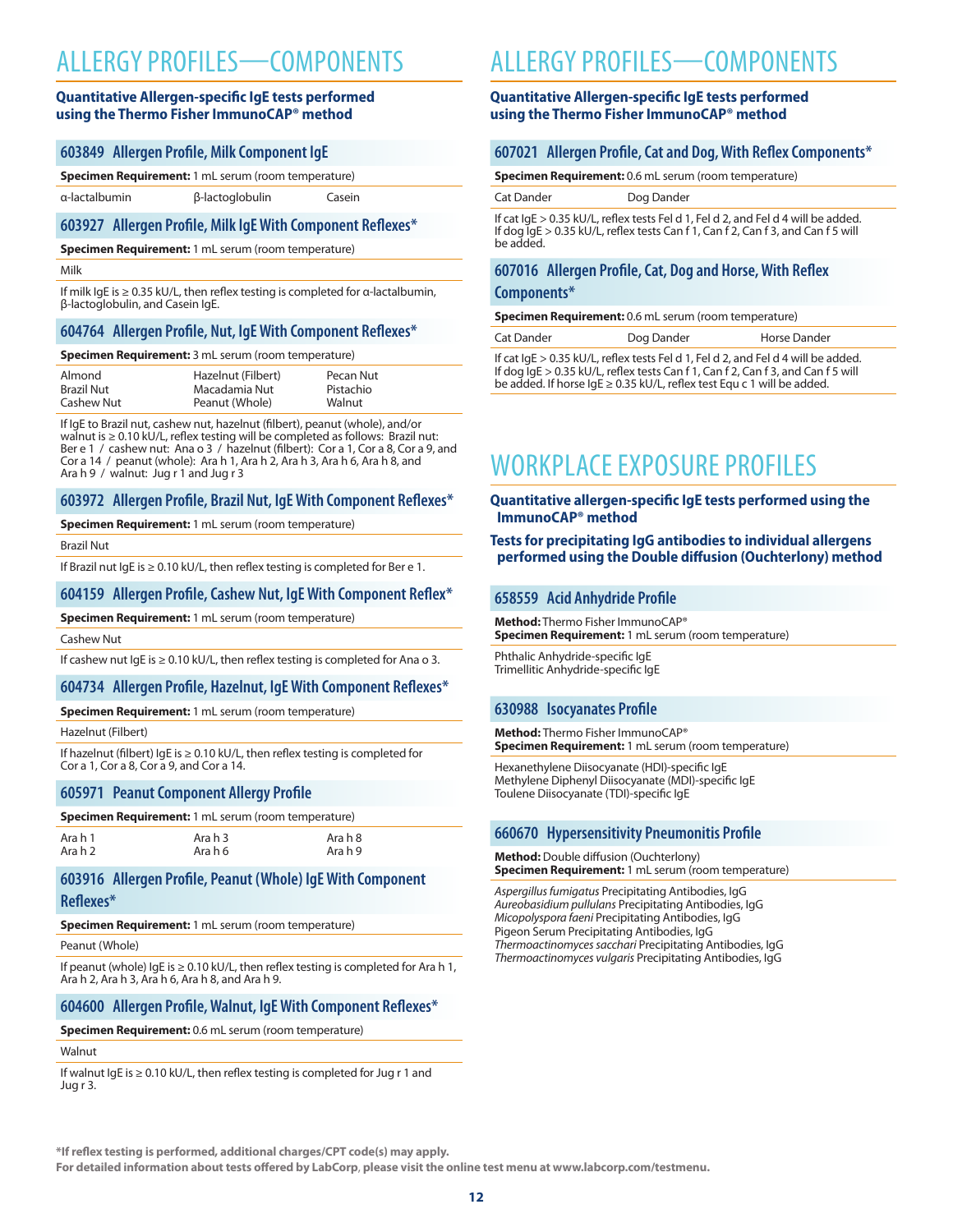# INDIVIDUAL ALLERGEN LISTING–BY ALLERGEN GROUP

# **Quantitative Allergen-specific IgE tests performed using the Thermo Fisher ImmunoCAP® method**

**Specimen Requirement:** 0.2 mL serum (room temperature) per each allergen

| <b>Animals</b>              |        | Aniseed                 | 602811 | <b>Curry Powder</b> | 602819 | Oat                   | 602553 |
|-----------------------------|--------|-------------------------|--------|---------------------|--------|-----------------------|--------|
| <b>Budgerigar Droppings</b> | 602694 | Apple                   | 602724 | Date                | 602826 | Olive, Black          | 602756 |
| <b>Budgerigar Feathers</b>  | 602695 | Apricot                 | 602795 | Dill                | 602815 | Onion                 | 602723 |
| <b>Canary Feathers</b>      | 602709 | Asparagus               | 602804 | Egg (Yolk)          | 602487 | Orange                | 602472 |
| <b>Cat Dander</b>           | 602454 | Avocado                 | 602745 | Egg White           | 602452 | Oregano               | 602822 |
| <b>Chicken Feathers</b>     | 602703 | Banana                  | 602742 | Egg, Whole          | 602528 | Ovalbumin             | 602791 |
| Cow Dander                  | 602685 | <b>Barley</b>           | 602504 | Eggplant            | 602806 | Ovomucoid             | 602792 |
| Dog Dander                  | 602456 | Basil                   | 602809 | Fennel, Fresh       | 602814 | Oyster                | 602514 |
| <b>Duck Feathers</b>        | 602704 | Bayleaf (Laurel)        | 602816 | Fig                 | 603935 | Papaya Food           | 602828 |
| Feathers, Finch             | 602711 | Beef                    | 602509 | Flounder            | 602759 | Paprika/Sweet Pepper  | 602779 |
| Gerbil Epithelium           | 602710 | β-lactoglobulin         | 602505 | Garlic              | 602519 | Parsley               | 602736 |
| Goat Epithelia              | 602697 | <b>Bing Cherry</b>      | 602796 | Gelatin             | 602843 | Peach                 | 602744 |
| <b>Goose Feathers</b>       | 602688 | <b>Black Peppercorn</b> | 602818 | Ginger              | 602810 | Peanut (Whole)        | 602451 |
| Guinea Pig Epithelium       | 602686 | Blackberry              | 602772 | Gluten              | 602497 | Pear                  | 602743 |
| Hamster Epithelium          | 602702 | Blueberry               | 602825 | Goat's Milk         | 602526 | Pecan Nut             | 602470 |
| <b>Horse Dander</b>         | 602684 | <b>Boiled Milk</b>      | 602790 | Grape               | 602802 | Pine Nut, Pignoles    | 602550 |
| Mouse Epithelium            | 602994 | <b>Brazil Nut</b>       | 602477 | Grapefruit          | 602769 | Pineapple             | 602770 |
| Mouse Serum                 | 602693 | Broccoli                | 602803 | Green Bean          | 602838 | Pistachio Nut         | 602486 |
| Mouse Urine                 | 602689 | <b>Brussel Sprouts</b>  | 602778 | Green Peppercorn    | 602760 | Plum                  | 602800 |
| Pigeon Feathers             | 602712 | <b>Buckwheat</b>        | 602715 | Green Pea           | 602517 | Poppy Seed            | 602785 |
| Rabbit Epithelia            | 602700 | Cabbage                 | 602777 | Haddock             | 602720 | Pork                  | 602498 |
| Rat Epithelia               | 602690 | Carmine Red Dye         | 604506 | Hake                | 602833 | Potato, White         | 602499 |
| Rat Epithelia/Protein       | 602705 | Carob Bean              | 602829 | Halibut             | 602831 | Pumpkin               | 602786 |
| <b>Rat Serum</b>            | 602692 | Carrot                  | 602521 | Hazelnut (Filbert)  | 602483 | <b>Rabbit Meat</b>    | 602774 |
| <b>Rat Urine</b>            | 602691 | Casein                  | 602554 | Herring             | 602767 | Raspberry             | 602717 |
| Sheep Epithelia             | 602699 | <b>Cashew Nut</b>       | 602461 | Honey               | 602799 | <b>Red Beet</b>       | 602757 |
| Swine Epithelia             | 602701 | Catfish                 | 602845 | Hop (Food)          | 602841 | <b>Red Snapper</b>    | 602857 |
| <b>Turkey Feathers</b>      | 602708 | Cauliflower             | 602827 | Kidney Bean         | 602824 | Rice                  | 602511 |
|                             |        | Celery                  | 602735 | Kiwi Fruit          | 602734 | Rye                   | 602522 |
| <b>Bacteria</b>             |        | Cheese, Cheddar Type    | 602732 | Lamb                | 602738 | Sage, Salvia          | 602780 |
| Staph enterotoxin A         | 602675 | Cheese, Mold Type       | 602733 | Lemon               | 602768 | Salmon                | 602507 |
|                             |        | Chick Pea               | 602835 | Lentil              | 602794 | Sardine               | 602834 |
| <b>Drugs</b>                |        | Chicken                 | 602500 | Lettuce             | 602776 | Scallop               | 602478 |
| ACTH                        | 602658 | Chili Pepper            | 602817 | Lima Bean           | 602765 | Sesame Seed           | 602485 |
| Bovine Insulin              | 602651 | Chocolate/Cacao         | 602492 | Lime                | 602832 | Shrimp                | 602473 |
| Cefaclor                    | 602653 | Cinnamon                | 602781 | Linseed             | 605610 | Sole                  | 602754 |
| Chymopapain                 | 602648 | Clam                    | 602529 | Lobster             | 602495 | Soybean               | 602457 |
| Human Insulin               | 602652 | Cloves                  | 602808 | Macadamia Nut       | 602568 | Spinach               | 602775 |
| Insulin Porcine             | 602650 | Coconut                 | 602512 | Mackerel            | 602725 | Squid                 | 602801 |
| Penicilloyl G               | 602646 | Codfish                 | 602465 | Malt                | 602740 | Strawberry            | 602513 |
| Penicilloyl V               | 602647 | Coffee                  | 602782 | Mango               | 602741 | Sunflower Seed        | 602766 |
| Suxamethonium               | 602654 | Coriander/Cilantro      | 603947 | Melon               | 602737 | <b>Sweet Chestnut</b> | 602538 |
|                             |        | Corn                    | 602460 | Milk                | 602453 | <b>Sweet Potato</b>   | 602726 |
| <b>Foods</b>                |        | Cottonseed              | 602747 | Millet              | 602727 | Swordfish             | 602787 |
| Acacia Gum                  | 602851 | Crab                    | 602493 | Mint                | 604518 | Tangerine             | 602830 |
| Allspice                    | 602836 | Cranberry               | 602764 | Mushroom            | 602773 | Tea                   | 602783 |
| Almond                      | 602479 | Crayfish Freshwater     | 602840 | Mussel              | 602719 | Thyme                 | 602812 |
| a-lactalbumin               | 602731 | Cucumber                | 602798 | Mustard             | 602739 | Tilapia               | 602539 |
| Anchovy                     | 602837 | Cumin                   | 602807 | Nutmeg              | 602820 | Tomato                | 602468 |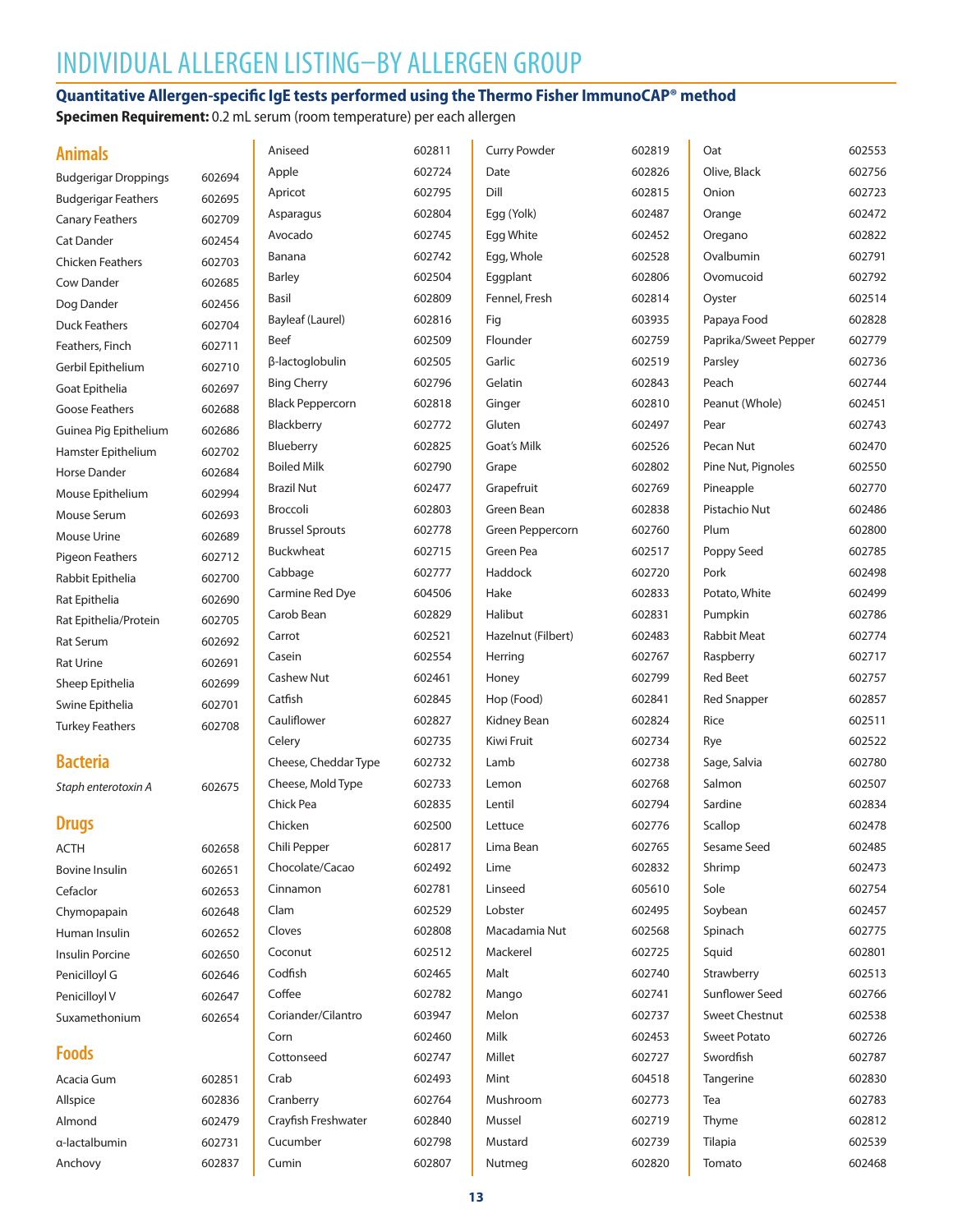# INDIVIDUAL ALLERGEN LISTING—BY ALLERGEN GROUP

 $\parallel$  Hornet, White Face 602887

# **Quantitative Allergen-specific IgE tests performed using the Thermo Fisher ImmunoCAP® method**

**Specimen Requirement:** 0.2 mL serum (room temperature) per each allergen

| Trout               | 602523 |
|---------------------|--------|
| Tuna                | 602510 |
| Turkey              | 602823 |
| Vanilla             | 602793 |
| <b>Walleye Pike</b> | 602728 |
| Walnut              | 602530 |
| Watermelon          | 602718 |
| Wheat               | 602459 |
| Whey                | 602501 |
| <b>White Bean</b>   | 602525 |
| Whitefish           | 602858 |
| Yeast               | 602567 |
|                     |        |

# **Grasses**

| <b>Bahia Grass</b>   | 602534 |
|----------------------|--------|
| <b>Barley Grass</b>  | 602881 |
| Bermuda Grass        | 602464 |
| Bluegrass, Kentucky  | 602496 |
| Brome, Smooth        | 602871 |
| Canary, Reed Grass   | 602880 |
| Corn, Cultivated     | 602882 |
| Fescue, Meadow       | 602549 |
| Foxtail, Meadow      | 602876 |
| Johnson Grass        | 602503 |
| Oat, Cultivated      | 602874 |
| <b>Orchard Grass</b> | 602867 |
| Red Top, Bentgrass   | 602869 |
| Reed, Common         | 602868 |
| <b>Rye Grass</b>     | 602872 |
| Rye Grass, Perennial | 602543 |
| Rye Grass, Wild      | 603930 |
| Salt Grass           | 602883 |
| <b>Sweet Vernal</b>  | 602866 |
| <b>Timothy Grass</b> | 602506 |
| <b>Velvet Grass</b>  | 602873 |
| Wheat, Cultivated    | 602875 |
|                      |        |

# **Insects–Body**

| Cockroach, American  | 602481 |
|----------------------|--------|
| Cockroach, German    | 602488 |
| Fire Ant (Invicta)   | 602893 |
| Horsefly             | 602898 |
| Midge                | 602895 |
| Moth                 | 602892 |
| Whole Body: Mosquito | 602894 |

# **Insects–Venom**

| Bumblebee | 602897 |
|-----------|--------|
| Honeybee  | 602886 |

| Hornet, Yellow     | 602891 |
|--------------------|--------|
| Paper Wasp         | 602890 |
| Yellow Jacket      | 602889 |
| <b>Mites</b>       |        |
| Acarus Mite        | 602677 |
| Blomia tropicalis  | 602621 |
| D farinae          | 602475 |
| D microceras       | 604786 |
| D pteronyssinus    | 602467 |
| Euroglyphus maynei | 602682 |
| Glycyophagus       | 602681 |
| Lepidoalvph        | 602678 |

Tyrophagus 602679

# **Mold**

| Acremonium kiliense                              | 602558 |
|--------------------------------------------------|--------|
| Alternaria alternata<br>(Alternaria tenuis)      | 602455 |
| Aspergillus fumigatus                            | 602471 |
| Aspergillus niger                                | 602916 |
| Aureobasidium pullulans                          | 602900 |
| <b>Bipolaris</b>                                 | 602909 |
| Botrytis cinerea                                 | 602556 |
| Candida albicans                                 | 602548 |
| Chaetomium globosum                              | 602917 |
| Cladosporium herbarum                            | 602462 |
| Curvularia lunata                                | 602901 |
| Epicoccum purpurasrens                           | 602559 |
| Fusarium proliferatum                            | 602560 |
| Mucor racemosus                                  | 602562 |
| Penicillium chrysogenum<br>(Penicillium notatum) | 602502 |
| Phoma betae                                      | 602552 |
| Pityrosporium orbiculare                         | 602563 |
| Rhizopus nigricans                               | 602555 |
| Setomelanomma rostrata                           | 602561 |
| Stachybotrys atra                                | 602918 |
| Stemphylium herbarum                             | 602899 |
| Trichoderma viridae                              | 602566 |
| Trichophyton mentagro                            | 602906 |
| Trichophyton rubrum                              | 602564 |
|                                                  |        |

# **Occupational Chemicals**

| α-Amylase      | 602671 |
|----------------|--------|
| Castor Bean    | 602864 |
| Cotton Lint    | 602673 |
| Ethylene Oxide | 602666 |

| Ficus                 | 602963 |
|-----------------------|--------|
| Formalydehyde         | 602668 |
| Isocyanate HDI        | 602665 |
| Isocyanate MDI        | 602663 |
| Isocyanate TDI        | 602662 |
| Ispaghula             | 602660 |
| l atex                | 602669 |
| Ox-eye Daisy          | 602967 |
| Papain                | 602865 |
| Phthalic anhydride    | 602667 |
| Seminal fluid         | 602674 |
| Silk                  | 602661 |
| Sunflower Seed        | 602766 |
| Tobacco Dust          | 605613 |
| Trimellitic Anhydride | 602670 |
|                       |        |

**Parasites**

# **Severe Systemic Reactions**

Tryptase 004280 **Smuts** Tilletia Tritici 602915 **Trees** Alder, Grey 602545 Ash, White 602927 Bayberry/Sweet Gale 602959 Beech (American) 602926 Birch, Common Silver 602936 Cedar, Mountain 602491 Cedar, Red 605616 Cottonwood 602518 Cypress, Bald 603194 Cypress, Italian 602934 Elm, American 602476 Elm, Cedar 604519 Eucalyptus 602930 Fir, Douglas 602952 Hackberry 602943 Hazelnut Tree 602925 Hickory, White 602941 Hop-Hornsbeam 602955 Japanese Cedar 602929 Lime Tree/Linden 602954 Maple/Box Elder 602489 Melaleuca 602933

| 602963 | Mesquite             | 602932 |
|--------|----------------------|--------|
| 602668 | Mimosa/Acacia        | 602931 |
| 602665 | Mulberry, White      | 602569 |
| 602663 | Oak, Live/Virginia   | 602535 |
| 602662 | Oak, White           | 602480 |
| 602660 | Olive Tree           | 602527 |
| 602669 | Olive, Russian       | 602935 |
| 602967 | Palm, Queen          | 602949 |
| 602865 | Pecan, Hickory       | 602533 |
| 602667 | Pepper Tree          | 605621 |
| 602674 | Pine, White          | 602928 |
| 602661 | Privet, Common       | 602956 |
| 602766 | Spruce               | 602950 |
| 605613 | Sweet Gum            | 602957 |
| 602670 | Sycamore, Maple Leaf | 602948 |
|        | Walnut               | 602494 |
|        | $M\ddot{\rm n}$      | GOCOS  |

Ascaris 602923

| Sweet Gum            |
|----------------------|
| Sycamore, Maple Leaf |
| Walnut               |
| Willow               |
|                      |
| <b>Weeds</b>         |

| Alfalfa               | 602975 |
|-----------------------|--------|
| Careless Weed         | 602977 |
| Cocklebur             | 602970 |
| Dandelion             | 602968 |
| Dockweed, Yellow      | 602974 |
| Fennel, Dog           | 602976 |
| Goldenrod             | 602969 |
| Kochia                | 602972 |
| Lamb's Quarters       | 602537 |
| Lenscale              | 602971 |
| Mugwort               | 602531 |
| <b>Nettle</b>         | 602973 |
| Oxeye Daisy           | 602967 |
| Pigweed, Common       | 602484 |
| Plantain, English     | 602536 |
| Ragweed, False        | 602965 |
| Ragweed, Giant        | 602964 |
| Ragweed, Short        | 602463 |
| Ragweed, Western      | 602544 |
| Rough Marshelder      | 602570 |
| <b>Sheep Sorrel</b>   | 602542 |
| Sunflower Pollen      | 602978 |
| Thistle, Russian      | 602515 |
| <b>Wall Pellitory</b> | 602626 |
| Wormwood              | 602966 |
|                       |        |